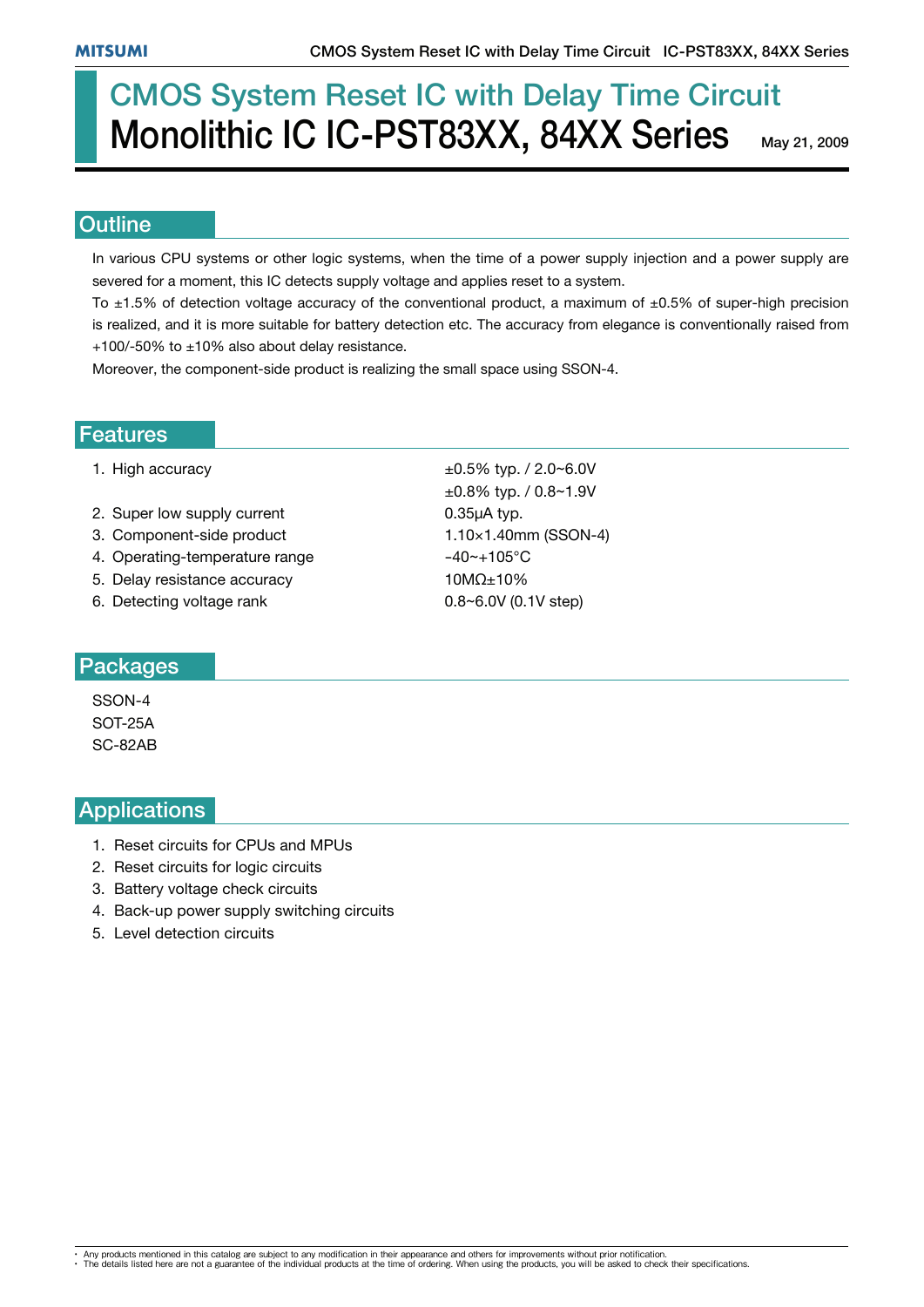## Block Diagram

 $\blacksquare$  IC-PST83XX  $*$   $\lozenge$  in the circuit diagram is pin number for the SSON-4 package.



 $\blacksquare$  IC-PST84XX  $*$   $\lozenge$  in the circuit diagram is pin number for the SSON-4 package.

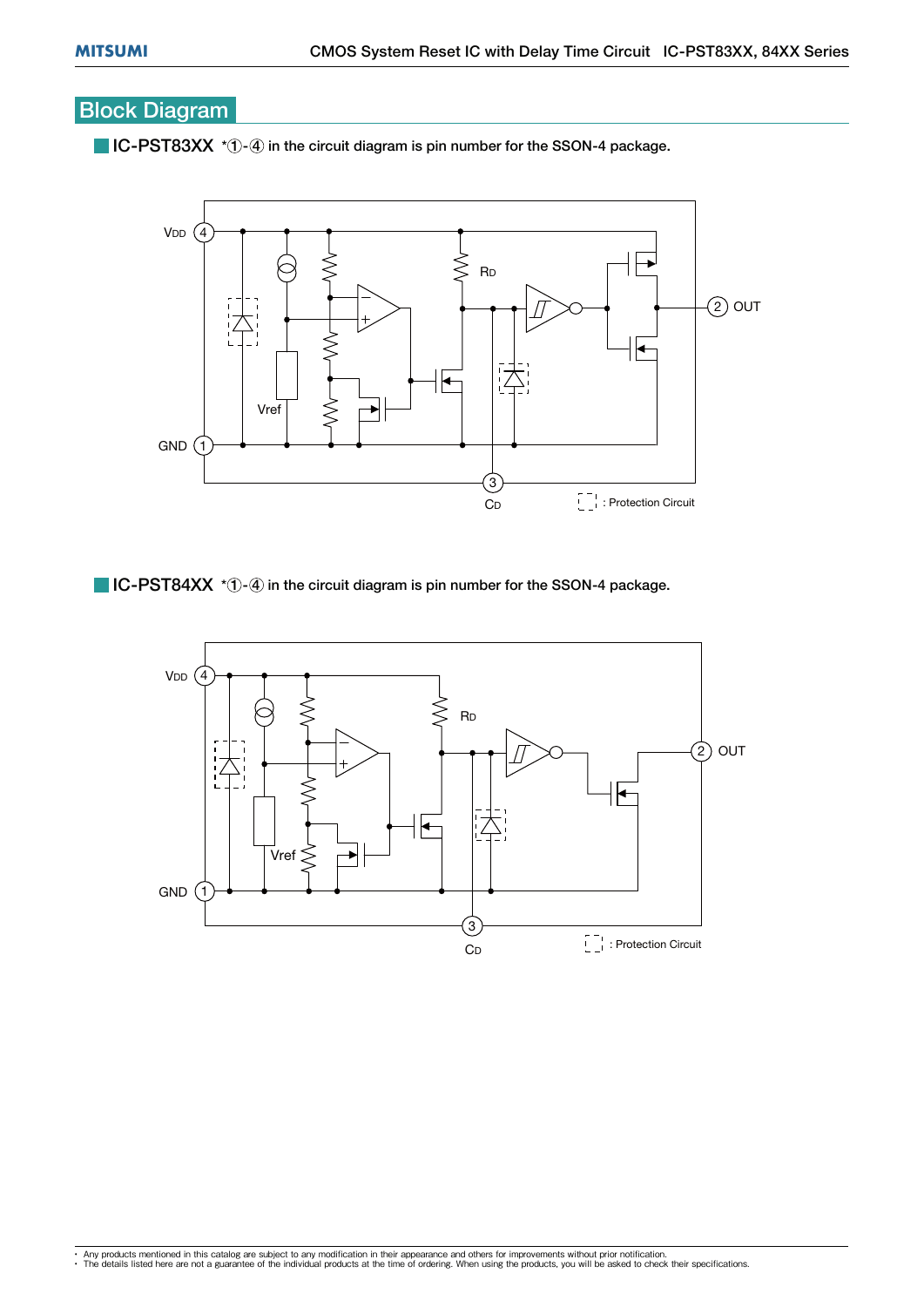### Pin Assignment

#### **IC-PST83XX, 84XX**





SOT-25A (TOP VIEW)

| $\overline{2}$ | $\operatorname{V_{DD}}$ |
|----------------|-------------------------|
| 3              | GND                     |
| 4              | NC                      |
| 5              | Cр                      |
|                |                         |

SSON-4 (TOP VIEW)

|   | <b>GND</b> |
|---|------------|
| 2 | <b>OUT</b> |
| 3 | $C_{D}$    |
| 4 | $V_{DD}$   |
|   |            |

1 3 2 4  $3 \frac{1}{2} \frac{1}{V_{\text{DD}}}$  $\begin{array}{c|c}\n2 & \text{V<sub>DD</sub>}\n\hline\n3 & C_D\n\end{array}$  $\begin{array}{c|c}\n3 & C_D \\
4 & \text{OUT}\n\end{array}$  $OUT$ 

SC-82AB (TOP VIEW)

### **Pin Description**

#### **IC-PST83XX, 84XX (SOT-25A)**

| Pin No. | Pin name               | <b>Functions</b>                         |
|---------|------------------------|------------------------------------------|
|         | <b>OUT</b>             | Reset Signal Output Pin                  |
| 2       | <b>V</b> <sub>DD</sub> | V <sub>DD</sub> Pin / Voltage Detect Pin |
| 3       | <b>GND</b>             | <b>GND</b> Pin                           |
|         | NC                     | No Connection                            |
|         | Сn                     | Capacitor Connect Pin with Delay         |

#### **IC-PST83XX, 84XX (SC-82AB)**

| Pin No. | Pin name     | <b>Functions</b>                         |
|---------|--------------|------------------------------------------|
|         | <b>GND</b>   | GND Pin                                  |
| 2       | $\rm V_{DD}$ | V <sub>DD</sub> Pin / Voltage Detect Pin |
| 3       | $C_{D}$      | Capacitor Connect Pin with Delay         |
|         | OUT          | Reset Signal Output Pin                  |
|         |              |                                          |

#### **IC-PST83XX, 84XX (SSON-4)**

| Pin No. | Pin name   | <b>Functions</b>                         |
|---------|------------|------------------------------------------|
|         | <b>GND</b> | <b>GND</b> Pin                           |
| 2       | OUT        | Reset Signal Output Pin                  |
| З<br>Ċв |            | Capacitor Connect Pin with Delay         |
|         | Vdd        | V <sub>DD</sub> Pin / Voltage Detect Pin |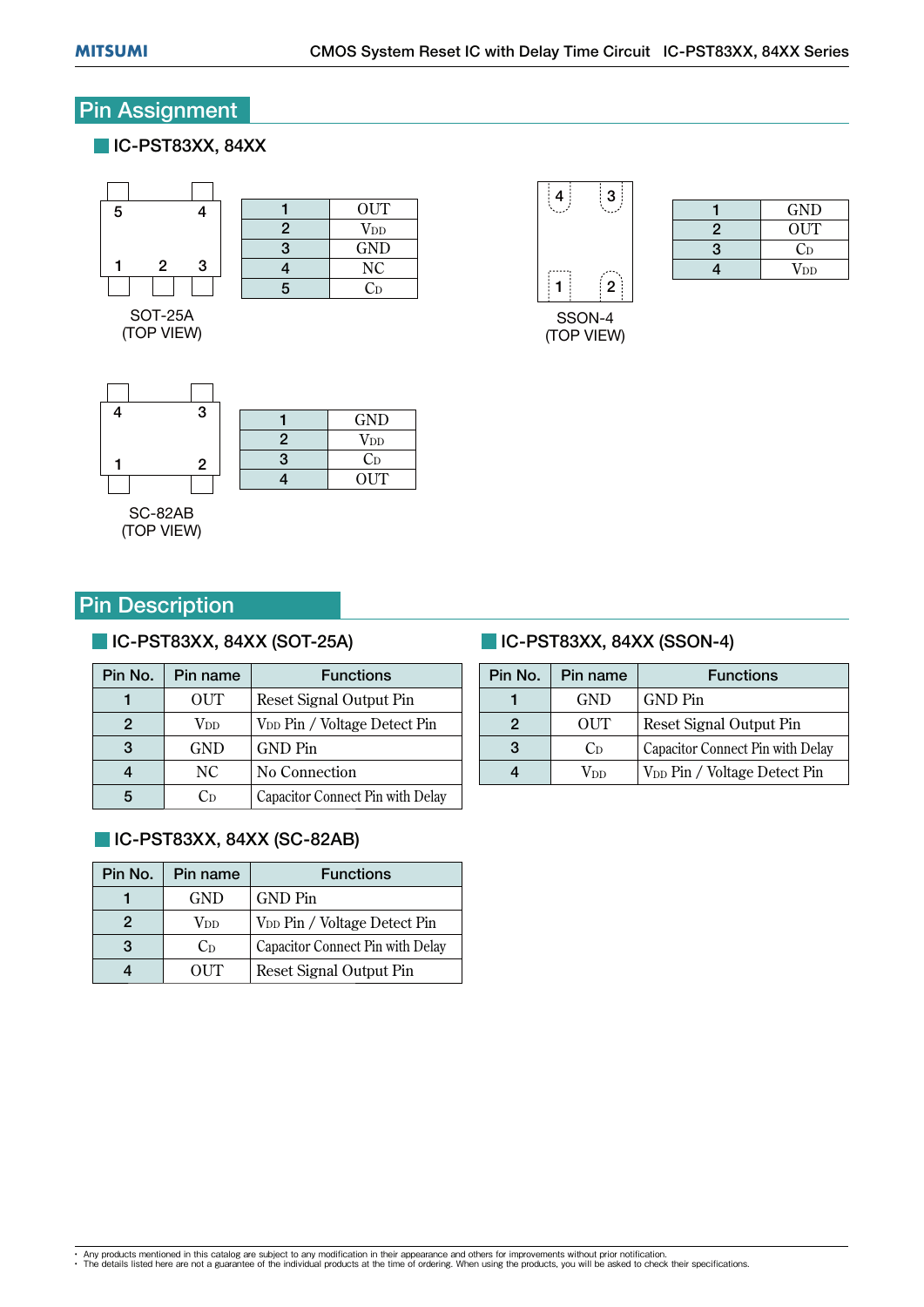## Absolute Maximum Ratings

#### **IC-PST83XX**

| Item                             | Symbol                  | Ratings                                       | <b>Units</b>    |
|----------------------------------|-------------------------|-----------------------------------------------|-----------------|
| <b>Supply voltage</b>            | V <sub>DD</sub> max.    | $-0.3-12.0$                                   | v               |
| Output voltage                   | OUT                     | $-0.3\text{-}$ (V <sub>DD</sub> +0.3)         | v               |
| Input current (V <sub>DD</sub> ) | $\rm{Inn}$              | 20                                            | mA              |
| Output current (RESET, RESET)    | <b>I</b> OUT            | 20                                            | mA              |
| C <sub>D</sub> Pin Input voltage | <b>V</b> <sub>CD</sub>  | $V_{SS} = 0.3 \sim 12.0$                      | V               |
| Power dissipation                | $P_D$                   | 150 (SOT-25A, SC-82AB)<br>330 (SSON-4) (note) | mW              |
| Operating temperature            | <b>TOPR</b>             | $-40+105$                                     | $\rm ^{\circ}C$ |
| Storage temperature              | <b>T</b> <sub>STG</sub> | $-65-150$                                     | $^{\circ}C$     |
|                                  |                         |                                               |                 |

#### **IC-PST84XX**

| Item                             | Symbol                | Ratings                                       | <b>Units</b>    |
|----------------------------------|-----------------------|-----------------------------------------------|-----------------|
| Supply voltage                   | V <sub>DD</sub> max.  | $-0.3-12.0$                                   | V               |
| Output voltage                   | OUT                   | $-0.3-12.0$                                   | V               |
| Input current (V <sub>DD</sub> ) | <b>I</b> <sub>D</sub> | 20                                            | mA              |
| Output current (RESET, RESET)    | <b>I</b> OUT          | 20                                            | mA              |
| C <sub>D</sub> pin Input voltage | $V_{CD}$              | $V_{SS} = 0.3 \rightarrow 12.0$               | v               |
| Power dissipation                | $P_D$                 | 150 (SOT-25A, SC-82AB)<br>330 (SSON-4) (note) | mW              |
| Operating temperature            | <b>TOPR</b>           | $-40$ $-105$                                  | $\circ$ C       |
| Storage temperature              | <b>TSTG</b>           | $-65$ ~+150                                   | $\rm ^{\circ}C$ |

Storage temperature TSTG -65~+150 -6500 C<br>note : With PC board of glass epoxy. (The tab pin is not connected with PC board.) PC board size of 110×40×0.8mm

## Recommended Operating Conditions

| Item                  | Symbol                | Ratings       | Units          |  |
|-----------------------|-----------------------|---------------|----------------|--|
| Operating temperature | $\Gamma_{\text{OPR}}$ | $-40$ $-105$  | $\circ$ $\cap$ |  |
| <b>Supply voltage</b> | Vdd                   | $0.70 - 10.0$ |                |  |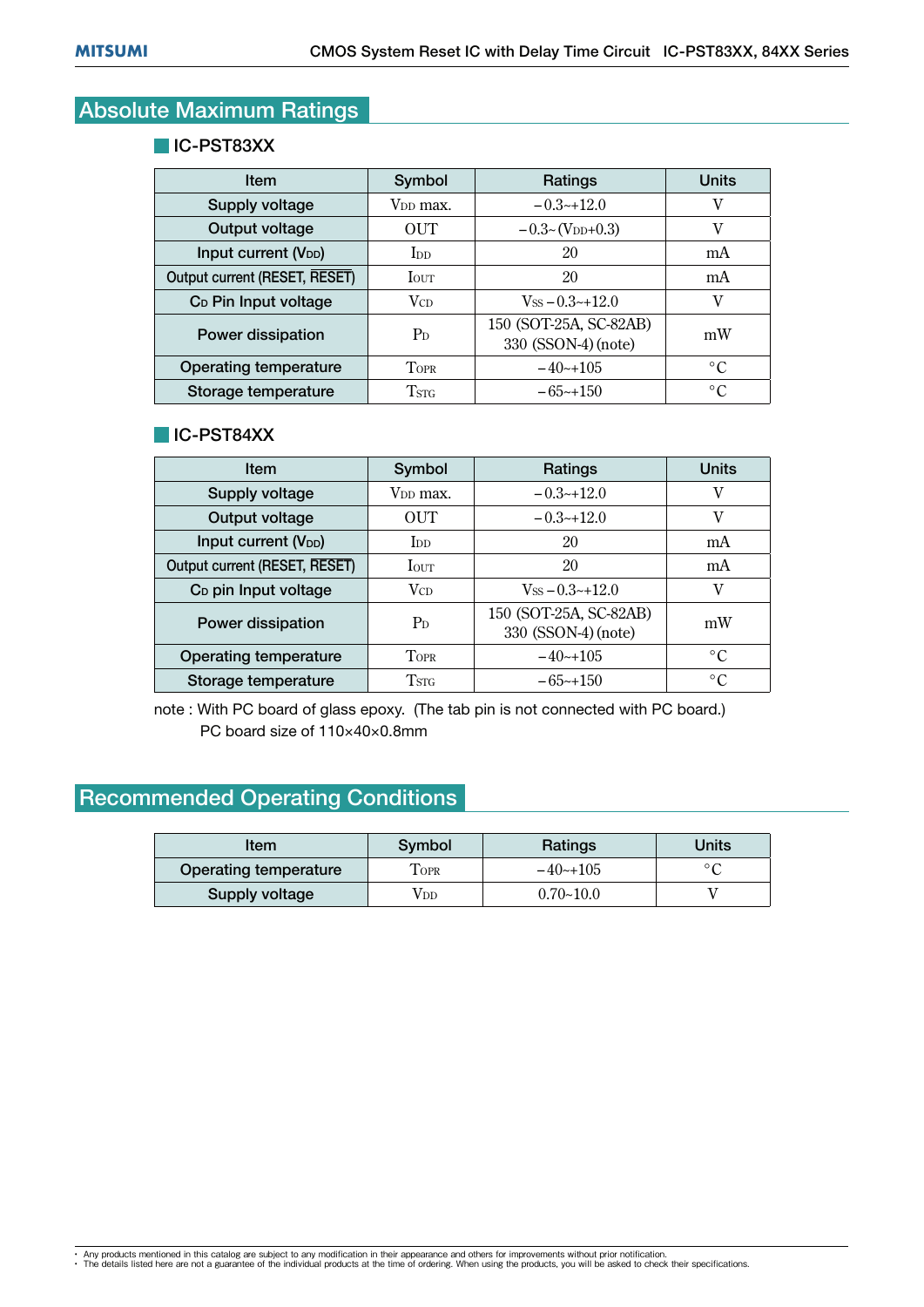#### **IC-PST83XX**

| Item                   | Symbol | <b>Measurement conditions</b> | Rank | Min.   | Typ.  | Max.   | Units        | <b>Circuit</b> |
|------------------------|--------|-------------------------------|------|--------|-------|--------|--------------|----------------|
|                        |        |                               | 8308 | 0.7936 | 0.800 | 0.8064 |              |                |
|                        |        |                               |      | 0.7800 |       | 0.8200 |              |                |
|                        |        |                               | 8309 | 0.8928 | 0.900 | 0.9072 |              |                |
|                        |        |                               |      | 0.8775 |       | 0.9225 |              |                |
|                        |        |                               | 8310 | 0.9920 | 1.000 | 1.0080 |              |                |
|                        |        |                               |      | 0.9750 |       | 1.0250 |              |                |
|                        |        |                               | 8311 | 1.0912 | 1.100 | 1.1088 |              |                |
|                        |        |                               |      | 1.0725 |       | 1.1275 |              |                |
|                        |        |                               | 8312 | 1.1904 | 1.200 | 1.2096 |              |                |
|                        |        |                               |      | 1.1700 |       | 1.2300 |              |                |
|                        |        |                               | 8313 | 1.2896 | 1.300 | 1.3104 |              |                |
|                        |        |                               |      | 1.2675 |       | 1.3325 |              |                |
|                        |        |                               | 8314 | 1.3888 | 1.400 | 1.4112 |              |                |
|                        |        |                               |      | 1.3650 |       | 1.4350 |              |                |
|                        |        |                               | 8315 | 1.4880 | 1.500 | 1.5120 |              |                |
|                        |        |                               |      | 1.4625 |       | 1.5375 |              |                |
|                        |        |                               | 8316 | 1.5872 | 1.600 | 1.6128 |              |                |
|                        |        |                               |      | 1.5600 |       | 1.6400 |              |                |
|                        |        |                               | 8317 | 1.6864 | 1.700 | 1.7136 |              |                |
|                        |        |                               |      | 1.6575 |       | 1.7425 |              |                |
|                        |        | Ta=+25 $°C$                   | 8318 | 1.7856 | 1.800 | 1.8144 | $\mathbf{V}$ |                |
|                        |        |                               |      | 1.7550 |       | 1.8450 |              |                |
| <b>Reset threshold</b> | VTH    |                               | 8319 | 1.8848 | 1.900 | 1.9152 |              | (2)            |
|                        |        | Ta= $-40$ ~+85°C              |      | 1.8525 |       | 1.9475 |              |                |
|                        |        |                               | 8320 | 1.9900 | 2.000 | 2.0100 |              |                |
|                        |        |                               |      | 1.9500 |       | 2.0500 |              |                |
|                        |        |                               | 8321 | 2.0895 | 2.100 | 2.1105 |              |                |
|                        |        |                               |      | 2.0475 |       | 2.1525 |              |                |
|                        |        |                               | 8322 | 2.1890 | 2.200 | 2.2110 |              |                |
|                        |        |                               |      | 2.1450 |       | 2.2550 |              |                |
|                        |        |                               | 8323 | 2.2885 | 2.300 | 2.3115 |              |                |
|                        |        |                               |      | 2.2425 |       | 2.3575 |              |                |
|                        |        |                               | 8324 | 2.3880 | 2.400 | 2.4120 |              |                |
|                        |        |                               |      | 2.3400 |       | 2.4600 |              |                |
|                        |        |                               | 8325 | 2.4875 | 2.500 | 2.5125 |              |                |
|                        |        |                               |      | 2.4375 |       | 2.5625 |              |                |
|                        |        |                               | 8326 | 2.5870 | 2.600 | 2.6130 |              |                |
|                        |        |                               |      | 2.5350 |       | 2.6650 |              |                |
|                        |        |                               | 8327 | 2.6865 | 2.700 | 2.7135 |              |                |
|                        |        |                               |      | 2.6325 |       | 2.7675 |              |                |
|                        |        |                               | 8328 | 2.7860 | 2.800 | 2.8140 |              |                |
|                        |        |                               |      | 2.7300 |       | 2.8700 |              |                |
|                        |        |                               | 8329 | 2.8855 | 2.900 | 2.9145 |              |                |
|                        |        |                               |      | 2.8275 |       | 2.9725 |              |                |
|                        |        |                               | 8330 | 2.9850 | 3.000 | 3.0150 |              |                |
|                        |        |                               |      | 2.9250 |       | 3.0750 |              |                |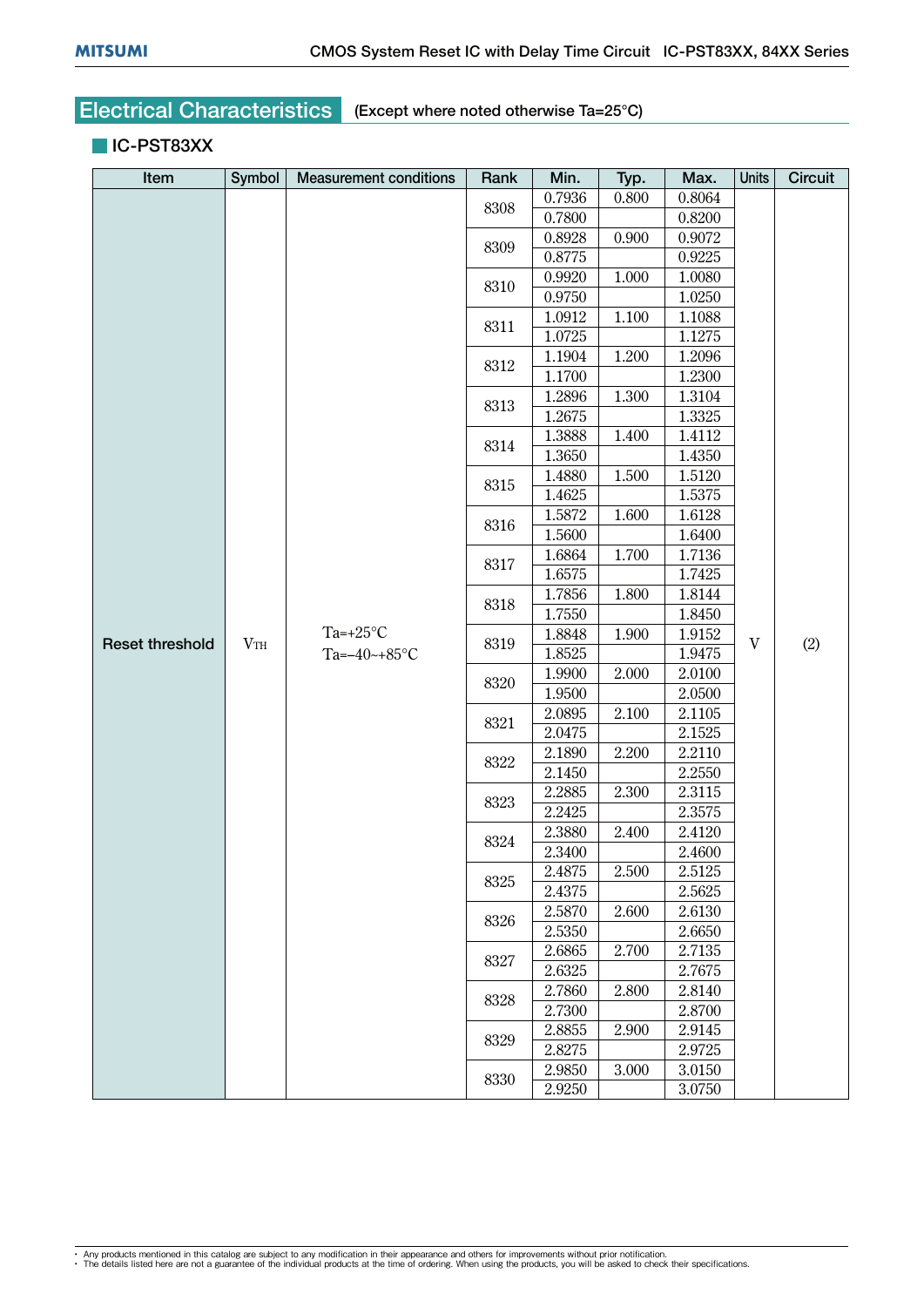#### **IC-PST83XX**

| Item                   | Symbol | <b>Measurement conditions</b>   | Rank | Min.   | Typ.   | Max.   | <b>Units</b> | Circuit |
|------------------------|--------|---------------------------------|------|--------|--------|--------|--------------|---------|
|                        |        |                                 | 8331 | 3.0845 | 3.1000 | 3.1155 |              |         |
|                        |        |                                 |      | 3.0225 |        | 3.1775 |              |         |
|                        |        |                                 | 8332 | 3.1840 | 3.2000 | 3.2160 |              |         |
|                        |        |                                 |      | 3.1200 |        | 3.2800 |              |         |
|                        |        |                                 | 8333 | 3.2835 | 3.3000 | 3.3165 |              |         |
|                        |        |                                 |      | 3.2175 |        | 3.3825 |              |         |
|                        |        |                                 | 8334 | 3.3830 | 3.4000 | 3.4170 |              |         |
|                        |        |                                 |      | 3.3150 |        | 3.4850 |              |         |
|                        |        |                                 | 8335 | 3.4825 | 3.5000 | 3.5175 |              |         |
|                        |        |                                 |      | 3.4125 |        | 3.5875 |              |         |
|                        |        |                                 | 8336 | 3.5820 | 3.6000 | 3.6180 |              |         |
|                        |        |                                 |      | 3.5100 |        | 3.6900 |              |         |
|                        |        |                                 | 8337 | 3.6815 | 3.7000 | 3.7185 |              |         |
|                        |        |                                 |      | 3.6075 |        | 3.7925 |              |         |
|                        |        |                                 | 8338 | 3.7810 | 3.8000 | 3.8190 |              |         |
|                        |        |                                 |      | 3.7050 |        | 3.8950 |              |         |
|                        |        |                                 | 8339 | 3.8805 | 3.9000 | 3.9195 |              |         |
|                        |        |                                 |      | 3.8025 |        | 3.9975 |              |         |
|                        |        |                                 | 8340 | 3.9800 | 4.0000 | 4.0200 |              |         |
|                        |        |                                 |      | 3.9000 |        | 4.1000 |              |         |
|                        |        |                                 | 8341 | 4.0795 | 4.1000 | 4.1205 | $\mathbf V$  |         |
|                        |        | Ta=+25 $°C$<br>Ta= $-40$ ~+85°C |      | 3.9975 |        | 4.2025 |              |         |
| <b>Reset threshold</b> | VTH    |                                 | 8342 | 4.1790 | 4.2000 | 4.2210 |              | (2)     |
|                        |        |                                 |      | 4.0950 |        | 4.3050 |              |         |
|                        |        |                                 | 8343 | 4.2785 | 4.3000 | 4.3215 |              |         |
|                        |        |                                 |      | 4.1925 |        | 4.4075 |              |         |
|                        |        |                                 | 8344 | 4.3780 | 4.4000 | 4.4220 |              |         |
|                        |        |                                 |      | 4.2900 |        | 4.5100 |              |         |
|                        |        |                                 | 8345 | 4.4775 | 4.5000 | 4.5225 |              |         |
|                        |        |                                 |      | 4.3875 |        | 4.6125 |              |         |
|                        |        |                                 | 8346 | 4.5770 | 4.6000 | 4.6230 |              |         |
|                        |        |                                 |      | 4.4850 |        | 4.7150 |              |         |
|                        |        |                                 | 8347 | 4.6765 | 4.7000 | 4.7235 |              |         |
|                        |        |                                 |      | 4.5825 |        | 4.8175 |              |         |
|                        |        |                                 | 8348 | 4.7760 | 4.8000 | 4.8240 |              |         |
|                        |        |                                 |      | 4.6800 |        | 4.9200 |              |         |
|                        |        |                                 | 8349 | 4.8755 | 4.9000 | 4.9245 |              |         |
|                        |        |                                 |      | 4.7775 |        | 5.0225 |              |         |
|                        |        |                                 | 8350 | 4.9750 | 5.0000 | 5.0250 |              |         |
|                        |        |                                 |      | 4.8750 |        | 5.1250 |              |         |
|                        |        |                                 | 8351 | 5.0745 | 5.1000 | 5.1255 |              |         |
|                        |        |                                 |      | 4.9725 |        | 5.2275 |              |         |
|                        |        |                                 | 8352 | 5.1740 | 5.2000 | 5.2260 |              |         |
|                        |        |                                 |      | 5.0700 |        | 5.3300 |              |         |
|                        |        |                                 | 8353 | 5.2735 | 5.3000 | 5.3265 |              |         |
|                        |        |                                 |      | 5.1675 |        | 5.4325 |              |         |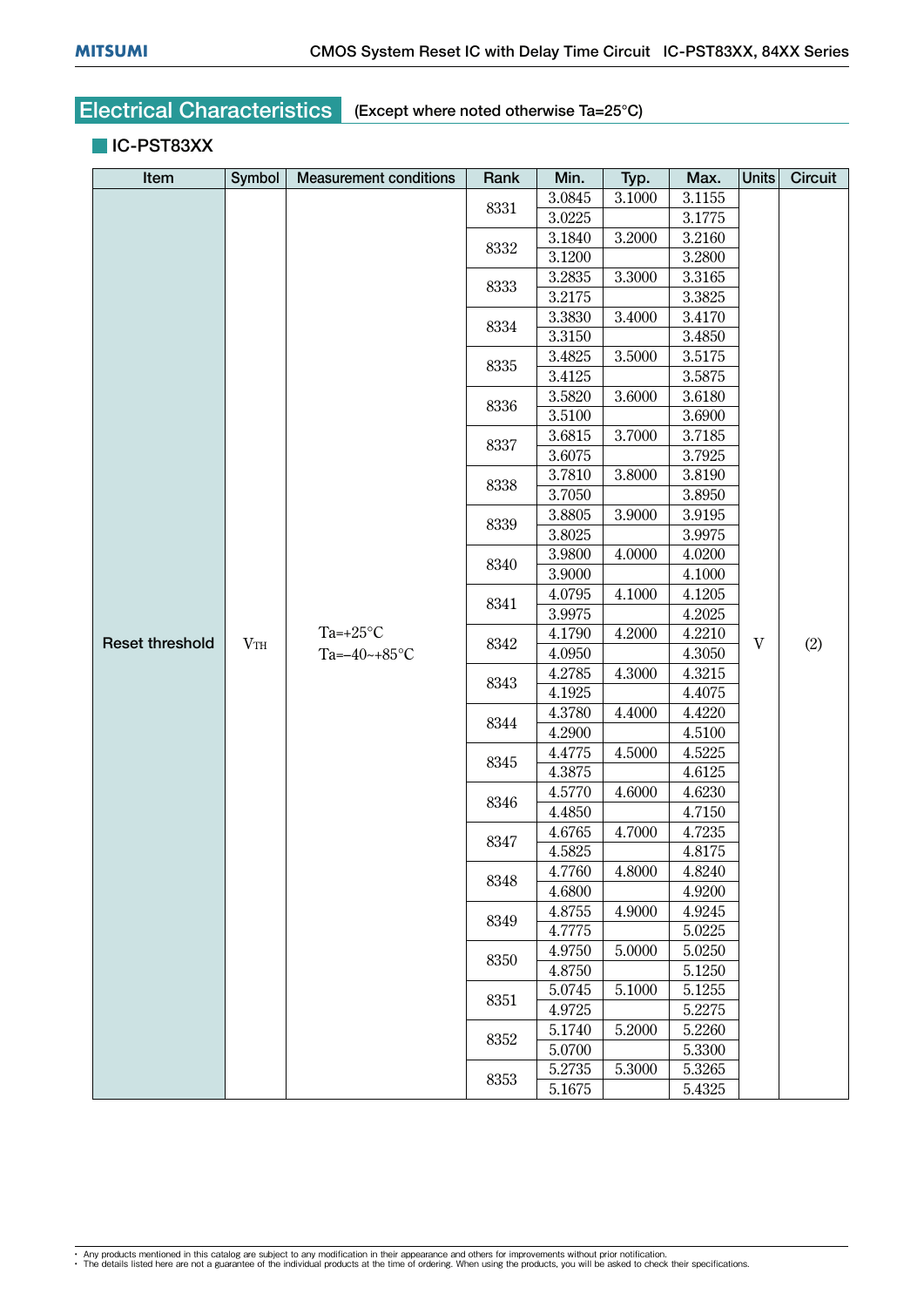#### **IC-PST83XX**

| Item                   | Symbol       | <b>Measurement conditions</b>                        | Rank | Min.   | Typ.   | Max.   | <b>Units</b> | <b>Circuit</b> |
|------------------------|--------------|------------------------------------------------------|------|--------|--------|--------|--------------|----------------|
|                        |              |                                                      | 8354 | 5.3730 | 5.4000 | 5.4270 |              |                |
|                        |              |                                                      |      | 5.2650 |        | 5.5350 |              |                |
|                        |              |                                                      | 8355 | 5.4725 | 5.5000 | 5.5275 |              |                |
|                        |              |                                                      |      | 5.3625 |        | 5.6375 |              |                |
|                        |              |                                                      | 8356 | 5.5720 | 5.6000 | 5.6280 |              |                |
| <b>Reset threshold</b> |              |                                                      |      | 5.4600 |        | 5.7400 |              |                |
|                        | VTH          | Ta=+25 $\rm{^{\circ}C}$                              | 8357 | 5.6715 | 5.7000 | 5.7285 | $\mathbf V$  | (2)            |
|                        |              | Ta= $-40$ ~+85°C                                     |      | 5.5575 |        | 5.8425 |              |                |
|                        |              |                                                      | 8358 | 5.7710 | 5.8000 | 5.8290 |              |                |
|                        |              |                                                      |      | 5.6550 |        | 5.9450 |              |                |
|                        |              |                                                      | 8359 | 5.8705 | 5.9000 | 5.9295 |              |                |
|                        |              |                                                      |      | 5.7525 |        | 6.0475 |              |                |
|                        |              |                                                      | 8360 | 5.9700 | 6.0000 | 6.0300 |              |                |
|                        |              |                                                      |      | 5.8500 |        | 6.1500 |              |                |
|                        |              |                                                      | 8308 | 0.024  | 0.040  | 0.064  |              |                |
|                        |              |                                                      | 8309 | 0.027  | 0.045  | 0.072  |              |                |
|                        |              |                                                      | 8310 | 0.030  | 0.050  | 0.080  |              |                |
|                        |              |                                                      | 8311 | 0.033  | 0.055  | 0.088  |              |                |
|                        |              |                                                      | 8312 | 0.036  | 0.060  | 0.096  |              |                |
|                        |              |                                                      | 8313 | 0.039  | 0.065  | 0.104  |              |                |
|                        |              |                                                      | 8314 | 0.042  | 0.070  | 0.112  |              |                |
|                        |              |                                                      | 8315 | 0.045  | 0.075  | 0.120  |              |                |
|                        |              |                                                      | 8316 | 0.048  | 0.080  | 0.128  |              |                |
|                        |              |                                                      | 8317 | 0.051  | 0.085  | 0.136  |              |                |
|                        |              |                                                      | 8318 | 0.054  | 0.090  | 0.144  |              |                |
|                        |              |                                                      | 8319 | 0.057  | 0.095  | 0.152  |              |                |
|                        |              |                                                      | 8320 | 0.060  | 0.100  | 0.160  |              |                |
|                        |              |                                                      | 8321 | 0.063  | 0.105  | 0.168  |              |                |
|                        |              |                                                      | 8322 | 0.066  | 0.110  | 0.176  |              |                |
| <b>Reset threshold</b> |              |                                                      | 8323 | 0.069  | 0.115  | 0.184  |              |                |
| hysteresis             | $\angle$ VTH | $V_{DD} = 0V \rightarrow V_{TH} + 1V \rightarrow 0V$ | 8324 | 0.072  | 0.120  | 0.192  | V            | (2)            |
|                        |              |                                                      | 8325 | 0.075  | 0.125  | 0.200  |              |                |
|                        |              |                                                      | 8326 | 0.078  | 0.130  | 0.208  |              |                |
|                        |              |                                                      | 8327 | 0.081  | 0.135  | 0.216  |              |                |
|                        |              |                                                      | 8328 | 0.084  | 0.140  | 0.224  |              |                |
|                        |              |                                                      | 8329 | 0.087  | 0.145  | 0.232  |              |                |
|                        |              |                                                      | 8330 | 0.090  | 0.150  | 0.240  |              |                |
|                        |              |                                                      | 8331 | 0.093  | 0.155  | 0.248  |              |                |
|                        |              |                                                      | 8332 | 0.096  | 0.160  | 0.256  |              |                |
|                        |              |                                                      | 8333 | 0.099  | 0.165  | 0.264  |              |                |
|                        |              |                                                      | 8334 | 0.102  | 0.170  | 0.272  |              |                |
|                        |              |                                                      | 8335 | 0.105  | 0.175  | 0.280  |              |                |
|                        |              |                                                      | 8336 | 0.108  | 0.180  | 0.288  |              |                |
|                        |              |                                                      | 8337 | 0.111  | 0.185  | 0.296  |              |                |
|                        |              |                                                      | 8338 | 0.114  | 0.190  | 0.304  |              |                |
|                        |              |                                                      | 8339 | 0.117  | 0.195  | 0.312  |              |                |
|                        |              |                                                      | 8340 | 0.120  | 0.200  | 0.320  |              |                |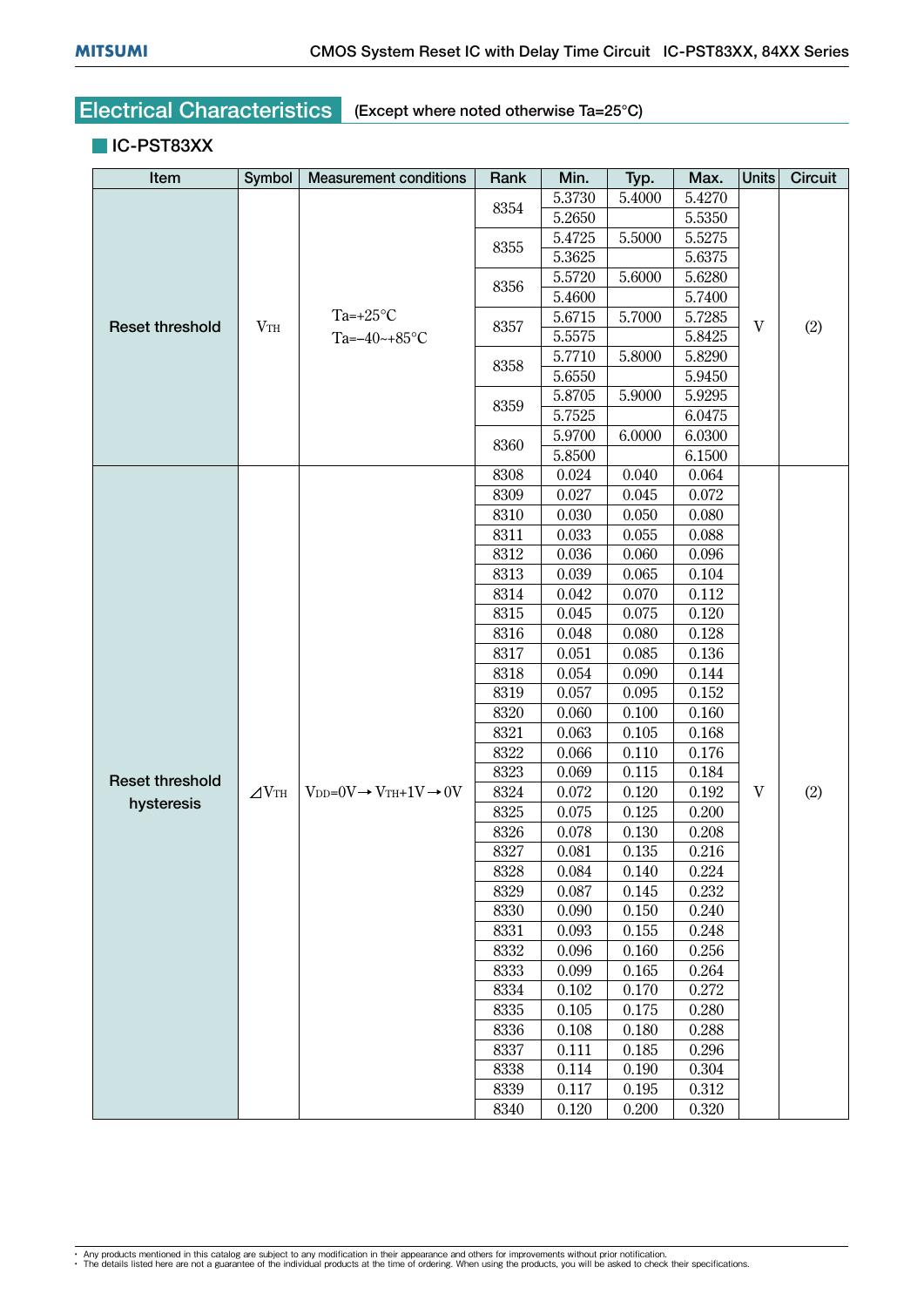#### **IC-PST83XX**

| Item                              | Symbol                          | <b>Measurement conditions</b>                       | Rank         | Min.           | Typ.                   | Max.      | <b>Units</b> | <b>Circuit</b> |
|-----------------------------------|---------------------------------|-----------------------------------------------------|--------------|----------------|------------------------|-----------|--------------|----------------|
|                                   |                                 |                                                     | 8341         | 0.123          | 0.205                  | 0.328     |              |                |
|                                   |                                 |                                                     | 8342         | 0.126          | 0.210                  | 0.336     |              |                |
|                                   |                                 |                                                     | 8343         | 0.129          | 0.215                  | 0.344     |              |                |
|                                   |                                 |                                                     | 8344         | 0.132          | 0.220                  | 0.352     |              |                |
|                                   |                                 |                                                     | 8345         | 0.135          | 0.225                  | 0.360     |              |                |
|                                   |                                 |                                                     | 8346         | 0.138          | 0.230                  | 0.368     |              |                |
|                                   |                                 |                                                     | 8347         | 0.141          | 0.235                  | 0.376     |              |                |
|                                   |                                 |                                                     | 8348         | 0.144          | 0.240                  | 0.384     |              |                |
|                                   |                                 |                                                     | 8349         | 0.147          | 0.245                  | 0.392     |              |                |
| <b>Reset threshold</b>            |                                 |                                                     | 8350         | 0.150          | 0.250                  | 0.400     |              |                |
| hysteresis                        | $\Delta V$ th                   | $V_{DD}=0V \rightarrow V_{TH}+1V \rightarrow 0V$    | 8351         | 0.153          | 0.255                  | 0.408     | $\mathbf V$  | (2)            |
|                                   |                                 |                                                     | 8352         | 0.156          | 0.260                  | 0.416     |              |                |
|                                   |                                 |                                                     | 8353         | 0.159          | 0.265                  | 0.424     |              |                |
|                                   |                                 |                                                     | 8354         | 0.162          | 0.270                  | 0.432     |              |                |
|                                   |                                 |                                                     | 8355         | 0.165          | 0.275                  | 0.440     |              |                |
|                                   |                                 |                                                     | 8356         | 0.168          | 0.280                  | 0.448     |              |                |
|                                   |                                 |                                                     | 8357         | 0.171          | 0.285                  | 0.456     |              |                |
|                                   |                                 |                                                     | 8358         | 0.174          | 0.290                  | 0.464     |              |                |
|                                   |                                 |                                                     | 8359         | 0.177          | 0.295                  | 0.472     |              |                |
|                                   |                                 |                                                     | 8360         | 0.180          | 0.300                  | 0.480     |              |                |
|                                   |                                 |                                                     | 8308         |                |                        |           |              |                |
| Supply current                    | I <sub>DD</sub>                 | $V_{DD}=V_{TH}+1V$                                  | ~58360       |                | 0.35                   | 1.0       | $\mu A$      | (1)            |
|                                   |                                 |                                                     | 8308         |                |                        |           |              |                |
| Reset threshold temp. coefficient | $\triangle$ V <sub>TH</sub> /°C | Ta= $-40$ ~+85°C                                    | ~5360        |                | ±100                   |           | ppm/°C       | (2)            |
|                                   |                                 | $V_{DD}=V_{TH}+0.4V \rightarrow$                    | 8308         |                |                        | 100       |              |                |
| "L" transfer delay time           | <b>t</b> PHL                    | $VTH-0.4V(note)$                                    | ~5360        |                | $\boldsymbol{2}$<br>15 |           | $\mu s$      | (7)            |
|                                   |                                 | $V_{DD}=V_{TH}-0.4V \rightarrow$                    | 8308         |                |                        |           |              |                |
| "H" transfer delay time           | tplh                            | $VTH+0.4V(note)$                                    | ~5360        | $\overline{2}$ |                        | 15<br>100 | $\mu s$      | (7)            |
|                                   |                                 |                                                     | 8308         |                |                        |           |              |                |
|                                   | IOL1                            | $V_{DD}=0.7V$ , $V_{DS}=0.05V$                      | $~10-8360$   | 0.01           | 0.10                   |           |              |                |
|                                   |                                 | $V_{DD}=1.2V$ , $V_{DS}=0.5V$                       | 8313         |                |                        |           |              |                |
|                                   | $I_{OL2}$                       | $V_{TH} \geq 1.3V$                                  | ~58360       | 0.23           | 2.00                   |           |              |                |
| "L" output current                |                                 | $V_{DD} = 2.4V, V_{DS} = 0.5V$                      | 8325         |                |                        |           | mA           | (3)            |
|                                   | IOL <sub>3</sub>                | $V_{TH} \geq 2.5V$                                  | ~58360       | 1.60           | 8.00                   |           |              |                |
|                                   |                                 |                                                     | 8337         |                |                        |           |              |                |
|                                   | <b>I</b> OL4                    | $V_{DD}$ =3.6V, $V_{DS}=0.5V$                       |              | 3.20           | 12.0                   |           |              |                |
|                                   |                                 | $VTH \geq 3.7V$                                     | $~10-8360$   |                |                        |           |              |                |
|                                   | $I$ OH <sub>1</sub>             | V <sub>DD</sub> =4.8V, V <sub>DS</sub> = $0.5V$     | 8308         | 0.36           | 0.62                   |           |              |                |
| "H" output current                |                                 | $VTH \leq 4.7V$                                     | $~\sim 8347$ |                |                        |           | mA           | (4)            |
|                                   | IOH <sub>2</sub>                | V <sub>DD</sub> = $6.1V$ , V <sub>DS</sub> = $0.5V$ | 8308         | 0.46           | 0.75                   |           |              |                |
|                                   |                                 |                                                     | ~5360        |                |                        |           |              |                |

note : This parameter is guaranteed by design.

<sup>•</sup> Any products mentioned in this catalog are subject to any modification in their appearance and others for improvements without prior notification.<br>• The details listed here are not a guarantee of the individual products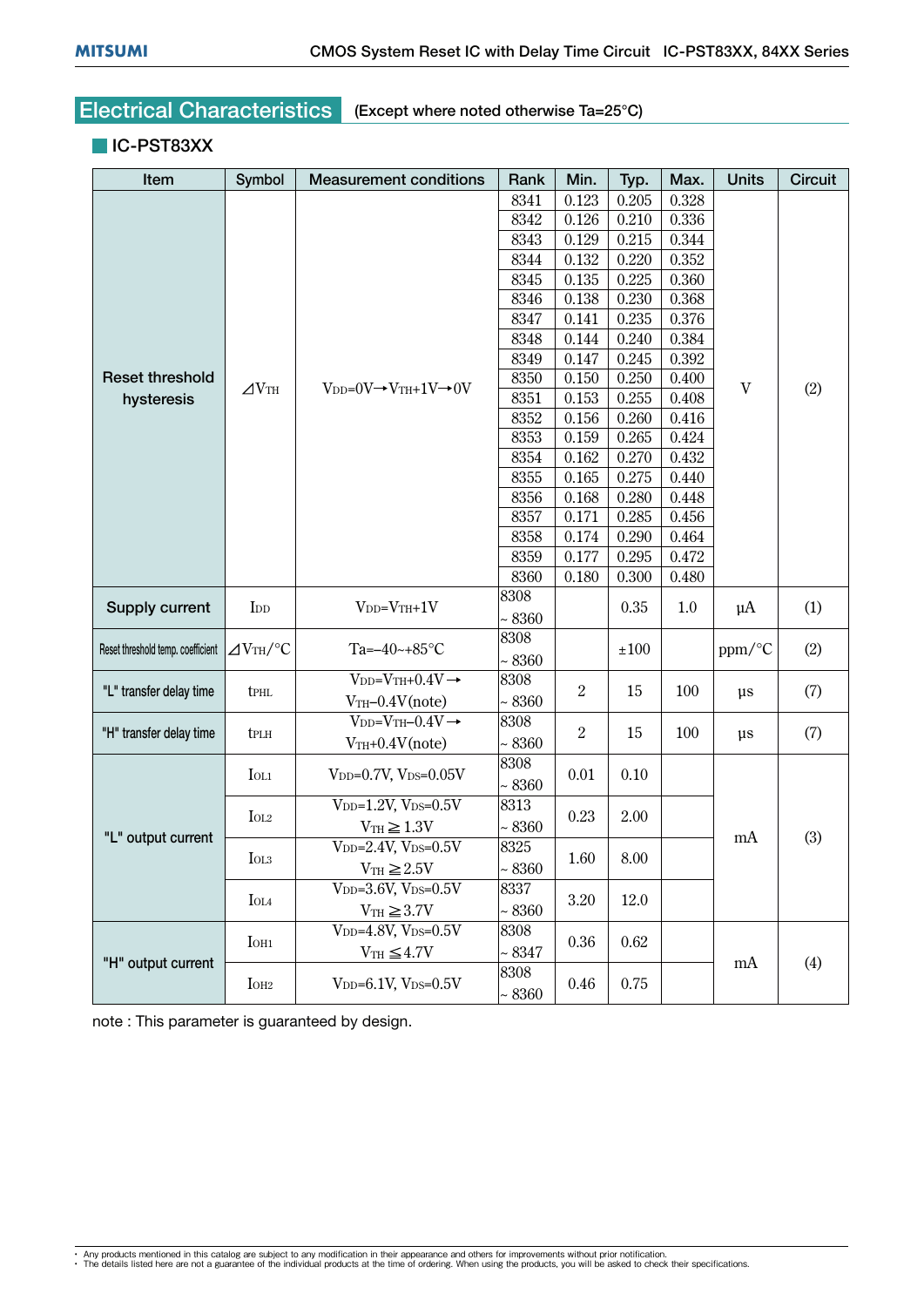#### **IC-PST84XX**

| Item                   | Symbol | <b>Measurement conditions</b>          | Rank         | Min.   | Typ.  | Max.   | <b>Units</b>              | Circuit |
|------------------------|--------|----------------------------------------|--------------|--------|-------|--------|---------------------------|---------|
|                        |        |                                        | 8408         | 0.7936 | 0.800 | 0.8064 |                           |         |
|                        |        |                                        |              | 0.7800 |       | 0.8200 |                           |         |
|                        |        |                                        | 8409         | 0.8928 | 0.900 | 0.9072 |                           |         |
|                        |        |                                        |              | 0.8775 |       | 0.9225 |                           |         |
|                        |        |                                        | 8410         | 0.9920 | 1.000 | 1.0080 |                           |         |
|                        |        |                                        |              | 0.9750 |       | 1.0250 |                           |         |
|                        |        |                                        | 8411         | 1.0912 | 1.100 | 1.1088 |                           |         |
|                        |        |                                        |              | 1.0725 |       | 1.1275 |                           |         |
|                        |        |                                        | 8412         | 1.1904 | 1.200 | 1.2096 |                           |         |
|                        |        |                                        |              | 1.1700 |       | 1.2300 |                           |         |
|                        |        |                                        | 8413         | 1.2896 | 1.300 | 1.3104 |                           |         |
|                        |        |                                        |              | 1.2675 |       | 1.3325 |                           |         |
|                        |        |                                        | 8414         | 1.3888 | 1.400 | 1.4112 |                           |         |
|                        |        |                                        |              | 1.3650 |       | 1.4350 |                           |         |
|                        |        |                                        | 8415         | 1.4880 | 1.500 | 1.5120 |                           |         |
|                        |        |                                        |              | 1.4625 |       | 1.5375 |                           |         |
|                        |        |                                        | 8416         | 1.5872 | 1.600 | 1.6128 |                           | (2)     |
|                        |        |                                        |              | 1.5600 |       | 1.6400 |                           |         |
|                        |        |                                        | 8417         | 1.6864 | 1.700 | 1.7136 |                           |         |
|                        |        | Ta=+25 $°C$<br>VTH<br>Ta= $-40$ ~+85°C |              | 1.6575 |       | 1.7425 |                           |         |
|                        |        |                                        | 8418         | 1.7856 | 1.800 | 1.8144 | $\ensuremath{\mathbf{V}}$ |         |
|                        |        |                                        |              | 1.7550 |       | 1.8450 |                           |         |
| <b>Reset threshold</b> |        |                                        | 8419<br>8420 | 1.8848 | 1.900 | 1.9152 |                           |         |
|                        |        |                                        |              | 1.8525 |       | 1.9475 |                           |         |
|                        |        |                                        |              | 1.9900 | 2.000 | 2.0100 |                           |         |
|                        |        |                                        |              | 1.9500 |       | 2.0500 |                           |         |
|                        |        |                                        | 8421         | 2.0895 | 2.100 | 2.1105 |                           |         |
|                        |        |                                        |              | 2.0475 |       | 2.1525 |                           |         |
|                        |        |                                        | 8422         | 2.1890 | 2.200 | 2.2110 |                           |         |
|                        |        |                                        |              | 2.1450 |       | 2.2550 |                           |         |
|                        |        |                                        | 8423<br>8424 | 2.2885 | 2.300 | 2.3115 |                           |         |
|                        |        |                                        |              | 2.2425 |       | 2.3575 |                           |         |
|                        |        |                                        |              | 2.3880 | 2.400 | 2.4120 |                           |         |
|                        |        |                                        |              | 2.3400 |       | 2.4600 |                           |         |
|                        |        |                                        | 8425         | 2.4875 | 2.500 | 2.5125 |                           |         |
|                        |        |                                        |              | 2.4375 |       | 2.5625 |                           |         |
|                        |        |                                        | 8426         | 2.5870 | 2.600 | 2.6130 |                           |         |
|                        |        |                                        |              | 2.5350 |       | 2.6650 |                           |         |
|                        |        |                                        | 8427         | 2.6865 | 2.700 | 2.7135 |                           |         |
|                        |        |                                        |              | 2.6325 |       | 2.7675 |                           |         |
|                        |        |                                        | 8428         | 2.7860 | 2.800 | 2.8140 |                           |         |
|                        |        |                                        |              | 2.7300 |       | 2.8700 |                           |         |
|                        |        |                                        | 8429         | 2.8855 | 2.900 | 2.9145 |                           |         |
|                        |        |                                        |              | 2.8275 |       | 2.9725 |                           |         |
|                        |        |                                        | 8430         | 2.9850 | 3.000 | 3.0150 |                           |         |
|                        |        |                                        |              | 2.9250 |       | 3.0750 |                           |         |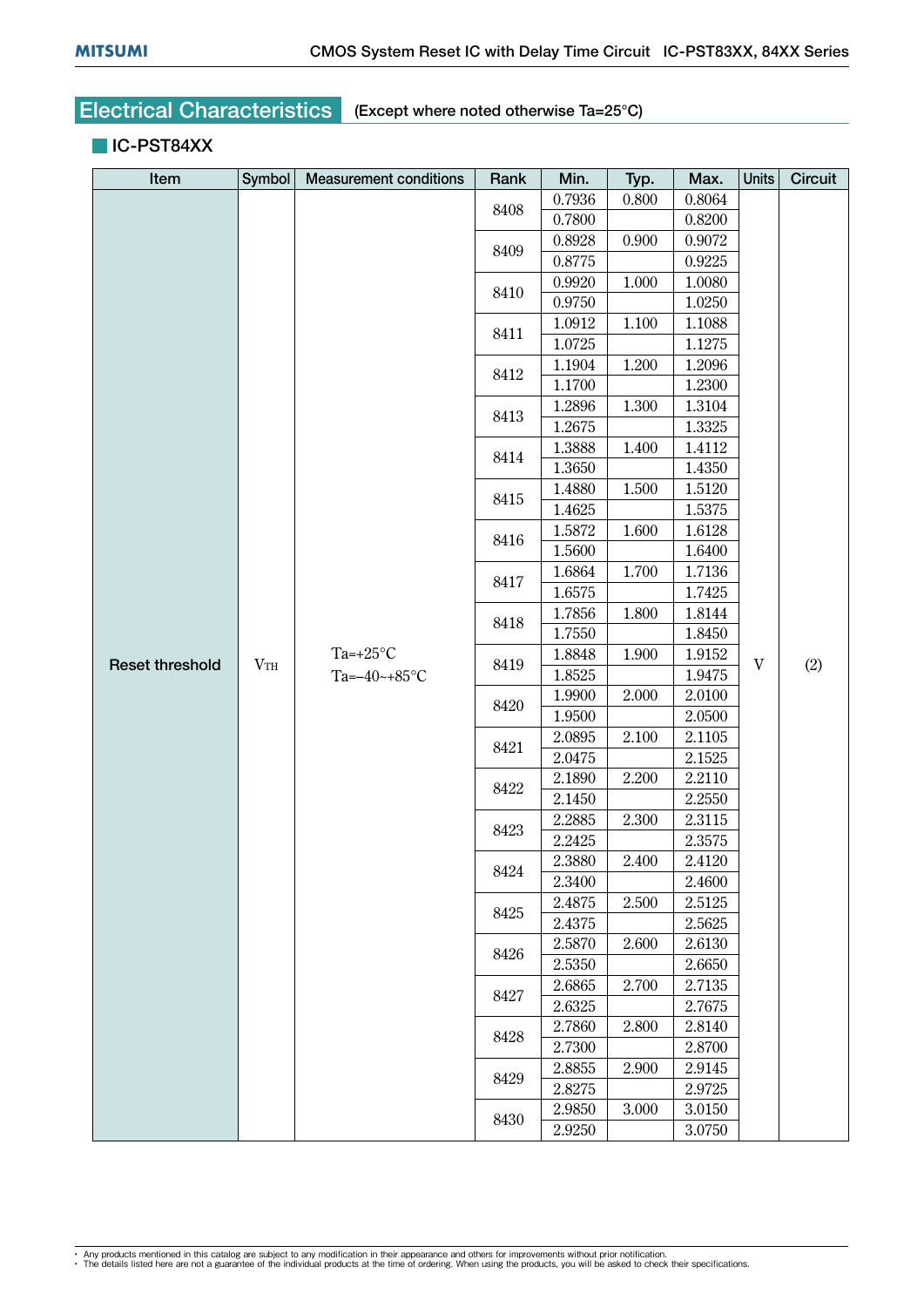#### **IC-PST84XX**

| Item                   | Symbol | <b>Measurement conditions</b>   | Rank         | Min.   | Typ.   | Max.   | <b>Units</b> | Circuit |
|------------------------|--------|---------------------------------|--------------|--------|--------|--------|--------------|---------|
|                        |        |                                 | 8431         | 3.0845 | 3.1000 | 3.1155 |              |         |
|                        |        |                                 |              | 3.0225 |        |        |              |         |
|                        |        |                                 | 8432         | 3.1840 | 3.2000 | 3.2160 |              |         |
|                        |        |                                 |              | 3.1200 |        | 3.2800 |              |         |
|                        |        |                                 | 8433         | 3.2835 | 3.3000 | 3.3165 |              |         |
|                        |        |                                 |              | 3.2175 |        | 3.3825 |              |         |
|                        |        |                                 | 8434         | 3.3830 | 3.4000 | 3.4170 |              |         |
|                        |        |                                 |              | 3.3150 |        | 3.4850 |              |         |
|                        |        |                                 | 8435         | 3.4825 | 3.5000 | 3.5175 |              |         |
|                        |        |                                 |              | 3.4125 |        | 3.5875 |              |         |
|                        |        |                                 | 8436         | 3.5820 | 3.6000 | 3.6180 |              |         |
|                        |        |                                 |              | 3.5100 |        | 3.6900 |              |         |
|                        |        |                                 | 8437         | 3.6815 | 3.7000 | 3.7185 |              |         |
|                        |        |                                 |              | 3.6075 |        | 3.7925 |              |         |
|                        |        |                                 | 8438         | 3.7810 | 3.8000 | 3.8190 |              | (2)     |
|                        |        | Ta=+25 $°C$<br>Ta= $-40$ ~+85°C |              | 3.7050 |        | 3.8950 |              |         |
| <b>Reset threshold</b> |        |                                 | 8439         | 3.8805 | 3.9000 | 3.9195 |              |         |
|                        |        |                                 |              | 3.8025 |        | 3.9975 |              |         |
|                        |        |                                 | 8440         | 3.9800 | 4.0000 | 4.0200 |              |         |
|                        |        |                                 |              | 3.9000 |        | 4.1000 |              |         |
|                        |        |                                 | 8441         | 4.0795 | 4.1000 | 4.1205 |              |         |
|                        |        |                                 |              | 3.9975 |        | 4.2025 |              |         |
|                        | VTH    |                                 | 8442<br>8443 | 4.1790 | 4.2000 | 4.2210 | $\mathbf V$  |         |
|                        |        |                                 |              | 4.0950 |        | 4.3050 |              |         |
|                        |        |                                 |              | 4.2785 | 4.3000 | 4.3215 |              |         |
|                        |        |                                 |              | 4.1925 |        | 4.4075 |              |         |
|                        |        |                                 | 8444         | 4.3780 | 4.4000 | 4.4220 |              |         |
|                        |        |                                 |              | 4.2900 |        | 4.5100 |              |         |
|                        |        |                                 | 8445         | 4.4775 | 4.5000 | 4.5225 |              |         |
|                        |        |                                 |              | 4.3875 |        | 4.6125 |              |         |
|                        |        |                                 | 8446<br>8447 | 4.5770 | 4.6000 | 4.6230 |              |         |
|                        |        |                                 |              | 4.4850 |        | 4.7150 |              |         |
|                        |        |                                 |              | 4.6765 | 4.7000 | 4.7235 |              |         |
|                        |        |                                 |              | 4.5825 |        | 4.8175 |              |         |
|                        |        |                                 | 8448         | 4.7760 | 4.8000 | 4.8240 |              |         |
|                        |        |                                 |              | 4.6800 |        | 4.9200 |              |         |
|                        |        |                                 | 8449         | 4.8755 | 4.9000 | 4.9245 |              |         |
|                        |        |                                 |              | 4.7775 |        | 5.0225 |              |         |
|                        |        |                                 | 8450         | 4.9750 | 5.0000 | 5.0250 |              |         |
|                        |        |                                 |              | 4.8750 |        | 5.1250 |              |         |
|                        |        |                                 | 8451         | 5.0745 | 5.1000 | 5.1255 |              |         |
|                        |        |                                 |              | 4.9725 |        | 5.2275 |              |         |
|                        |        |                                 | 8452         | 5.1740 | 5.2000 | 5.2260 |              |         |
|                        |        |                                 |              | 5.0700 |        | 5.3300 |              |         |
|                        |        |                                 | 8453         | 5.2735 | 5.3000 | 5.3265 |              |         |
|                        |        |                                 |              | 5.1675 |        | 5.4325 |              |         |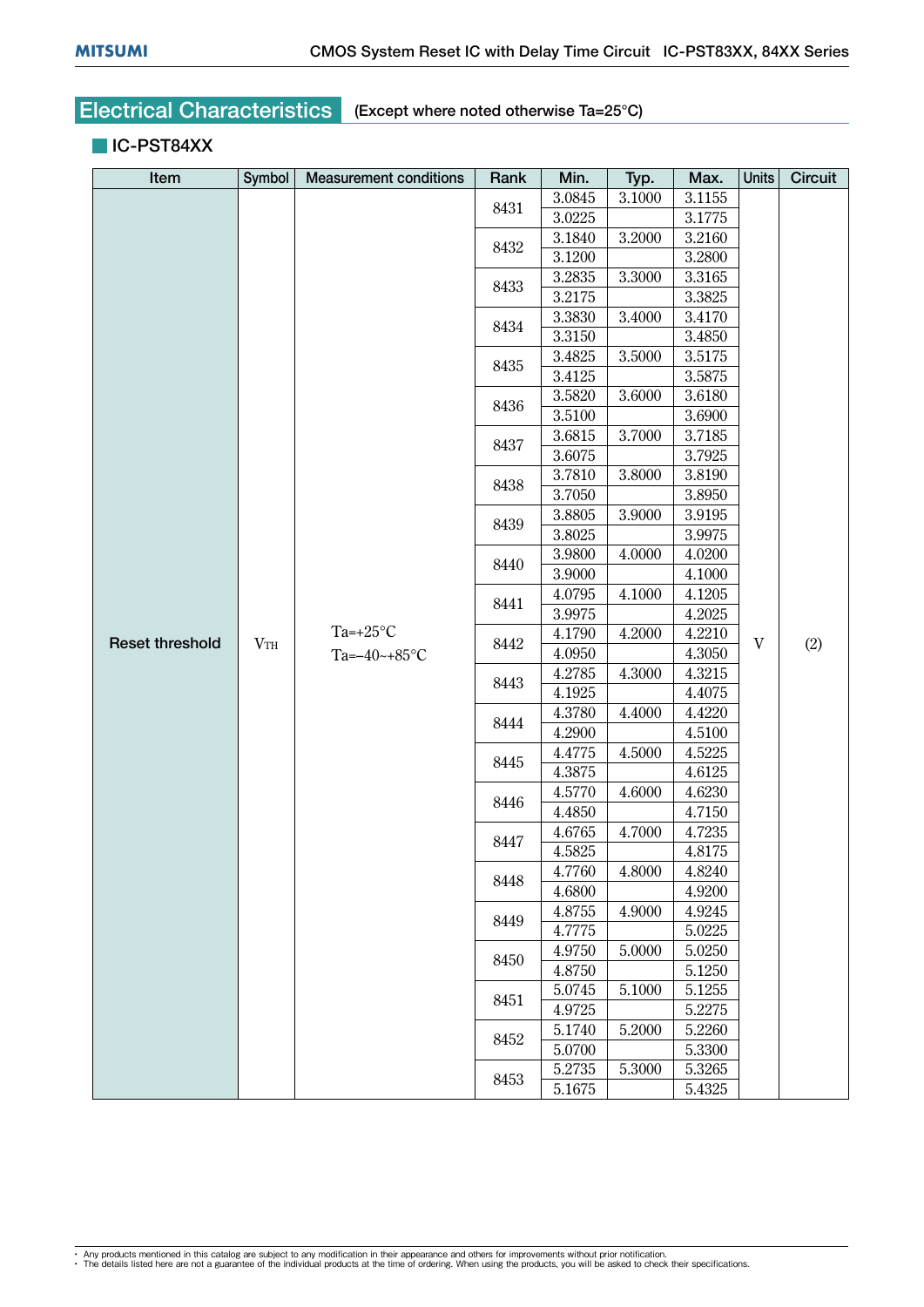#### **IC-PST84XX**

| Item                   | Symbol          | <b>Measurement conditions</b>                        | Rank | Min.             | Typ.   | Max.   | <b>Units</b> | <b>Circuit</b> |
|------------------------|-----------------|------------------------------------------------------|------|------------------|--------|--------|--------------|----------------|
|                        |                 |                                                      | 8454 | 5.3730           | 5.4000 | 5.4270 |              |                |
|                        |                 |                                                      |      | 5.2650           | 5.5350 |        |              |                |
|                        |                 |                                                      | 8455 | 5.4725<br>5.3625 | 5.5000 | 5.5275 |              |                |
|                        |                 |                                                      |      |                  |        | 5.6375 |              |                |
|                        |                 |                                                      | 8456 | 5.5720           | 5.6000 | 5.6280 |              |                |
|                        |                 |                                                      |      | 5.4600           |        | 5.7400 |              |                |
| <b>Reset threshold</b> | VTH             | Ta= $+25^{\circ}$ C                                  | 8457 | 5.6715           | 5.7000 | 5.7285 | $\mathbf V$  | (2)            |
|                        |                 | Ta= $-40$ ~+85°C                                     |      | 5.5575           |        | 5.8425 |              |                |
|                        |                 |                                                      | 8458 | 5.7710           | 5.8000 | 5.8290 |              |                |
|                        |                 |                                                      |      | 5.6550           |        | 5.9450 |              |                |
|                        |                 |                                                      | 8459 | 5.8705           | 5.9000 | 5.9295 |              |                |
|                        |                 |                                                      |      | 5.7525           |        | 6.0475 |              |                |
|                        |                 |                                                      | 8460 | 5.9700           | 6.0000 | 6.0300 |              |                |
|                        |                 |                                                      |      | 5.8500           |        | 6.1500 |              |                |
|                        |                 |                                                      | 8408 | 0.024            | 0.040  | 0.064  |              |                |
|                        |                 |                                                      | 8409 | 0.027            | 0.045  | 0.072  |              | (2)            |
|                        |                 |                                                      | 8410 | 0.030            | 0.050  | 0.080  |              |                |
|                        |                 |                                                      | 8411 | 0.033            | 0.055  | 0.088  |              |                |
|                        | $\triangle$ VTH |                                                      | 8412 | 0.036            | 0.060  | 0.096  |              |                |
|                        |                 |                                                      | 8413 | 0.039            | 0.065  | 0.104  |              |                |
|                        |                 |                                                      | 8414 | 0.042            | 0.070  | 0.112  |              |                |
|                        |                 |                                                      | 8415 | 0.045            | 0.075  | 0.120  |              |                |
|                        |                 |                                                      | 8416 | 0.048            | 0.080  | 0.128  |              |                |
|                        |                 |                                                      | 8417 | 0.051            | 0.085  | 0.136  |              |                |
|                        |                 |                                                      | 8418 | 0.054            | 0.090  | 0.144  |              |                |
|                        |                 |                                                      | 8419 | 0.057            | 0.095  | 0.152  |              |                |
|                        |                 |                                                      | 8420 | 0.060            | 0.100  | 0.160  |              |                |
|                        |                 |                                                      | 8421 | 0.063            | 0.105  | 0.168  |              |                |
|                        |                 |                                                      | 8422 | 0.066            | 0.110  | 0.176  |              |                |
| <b>Reset threshold</b> |                 |                                                      | 8423 | 0.069            | 0.115  | 0.184  |              |                |
| hysteresis             |                 | $V_{DD} = 0V \rightarrow V_{TH} + 1V \rightarrow 0V$ | 8424 | 0.072            | 0.120  | 0.192  | V            |                |
|                        |                 |                                                      | 8425 | 0.075            | 0.125  | 0.200  |              |                |
|                        |                 |                                                      | 8426 | 0.078            | 0.130  | 0.208  |              |                |
|                        |                 |                                                      | 8427 | 0.081            | 0.135  | 0.216  |              |                |
|                        |                 |                                                      | 8428 | 0.084            | 0.140  | 0.224  |              |                |
|                        |                 |                                                      | 8429 | 0.087            | 0.145  | 0.232  |              |                |
|                        |                 |                                                      | 8430 | 0.090            | 0.150  | 0.240  |              |                |
|                        |                 |                                                      | 8431 | 0.093            | 0.155  | 0.248  |              |                |
|                        |                 |                                                      | 8432 | 0.096            | 0.160  | 0.256  |              |                |
|                        |                 |                                                      | 8433 | 0.099            | 0.165  | 0.264  |              |                |
|                        |                 |                                                      | 8434 | 0.102            | 0.170  | 0.272  |              |                |
|                        |                 |                                                      | 8435 | 0.105            | 0.175  | 0.280  |              |                |
|                        |                 |                                                      | 8436 | 0.108            | 0.180  | 0.288  |              |                |
|                        |                 |                                                      | 8437 | 0.111            | 0.185  | 0.296  |              |                |
|                        |                 |                                                      | 8438 | 0.114            | 0.190  | 0.304  |              |                |
|                        |                 |                                                      | 8439 | 0.117            | 0.195  | 0.312  |              |                |
|                        |                 |                                                      | 8440 | 0.120            | 0.200  | 0.320  |              |                |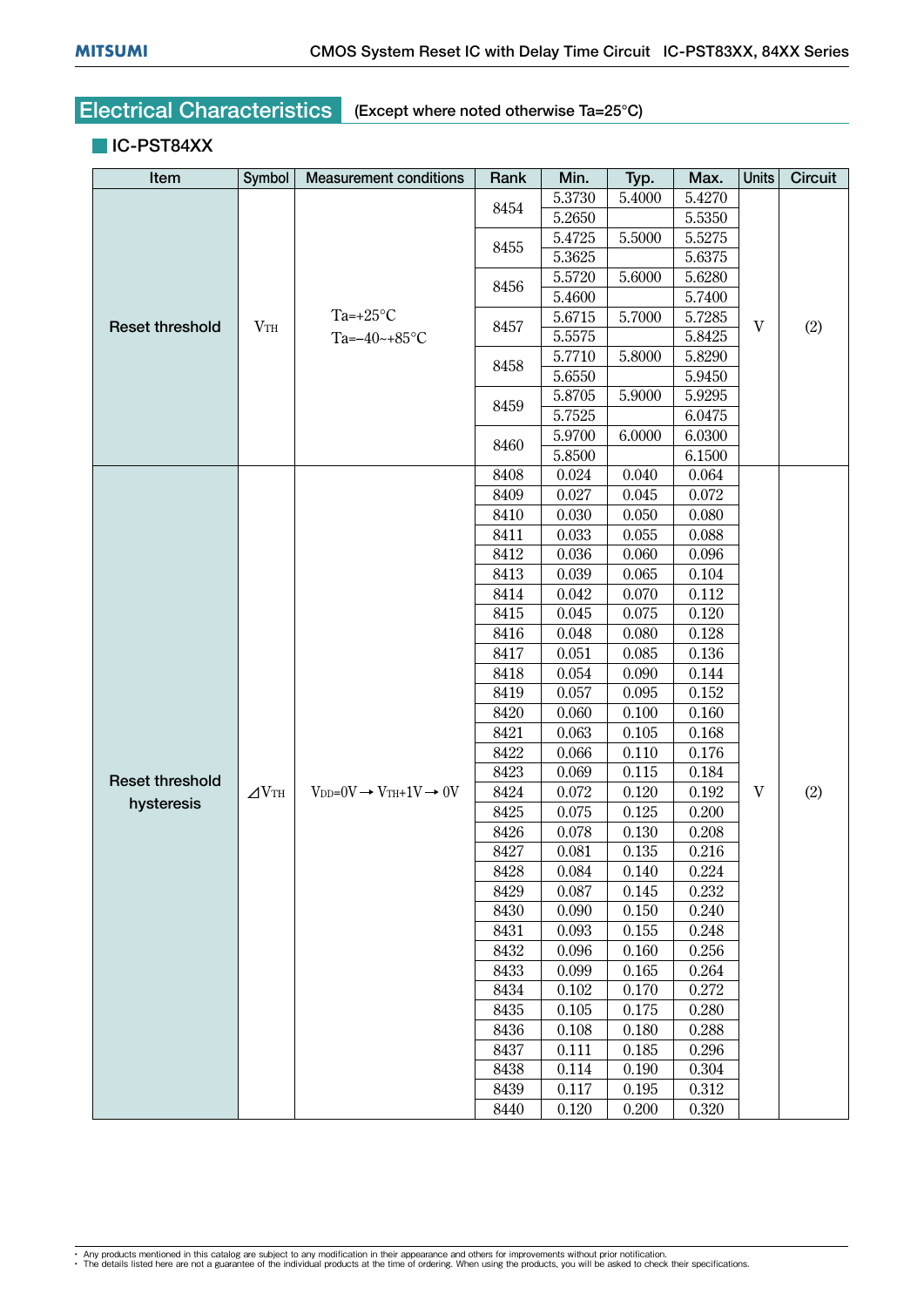#### **IC-PST84XX**

| Item                              | Symbol                       | <b>Measurement conditions</b>                    | Rank        | Min.             | Typ.  | Max.  | <b>Units</b> | <b>Circuit</b> |
|-----------------------------------|------------------------------|--------------------------------------------------|-------------|------------------|-------|-------|--------------|----------------|
|                                   |                              |                                                  | 8441        | 0.123            | 0.205 | 0.328 |              |                |
|                                   |                              |                                                  | 8442        | 0.126            | 0.210 | 0.336 |              |                |
|                                   |                              |                                                  | 8443        | 0.129            | 0.215 | 0.344 |              |                |
|                                   |                              |                                                  | 8444        | 0.132            | 0.220 | 0.352 |              |                |
|                                   |                              |                                                  | 8445        | 0.135            | 0.225 | 0.360 |              |                |
|                                   |                              |                                                  | 8446        | 0.138            | 0.230 | 0.368 |              |                |
|                                   |                              |                                                  | 8447        | 0.141            | 0.235 | 0.376 |              |                |
|                                   |                              |                                                  | 8448        | 0.144            | 0.240 | 0.384 |              |                |
|                                   |                              |                                                  | 8449        | 0.147            | 0.245 | 0.392 |              |                |
| <b>Reset threshold</b>            | $\angle$ <sub>TH</sub>       | $V_{DD}=0V \rightarrow V_{TH}+1V \rightarrow 0V$ | 8450        | 0.150            | 0.250 | 0.400 | $\mathbf{V}$ | (2)            |
| hysteresis                        |                              |                                                  | 8451        | 0.153            | 0.255 | 0.408 |              |                |
|                                   |                              |                                                  | 8452        | 0.156            | 0.260 | 0.416 |              |                |
|                                   |                              |                                                  | 8453        | 0.159            | 0.265 | 0.424 |              |                |
|                                   |                              |                                                  | 8454        | 0.162            | 0.270 | 0.432 |              |                |
|                                   |                              |                                                  | 8455        | 0.165            | 0.275 | 0.440 |              |                |
|                                   |                              |                                                  | 8456        | 0.168            | 0.280 | 0.448 |              |                |
|                                   |                              |                                                  | 8457        | 0.171            | 0.285 | 0.456 |              |                |
|                                   |                              |                                                  | 8458        | 0.174            | 0.290 | 0.464 |              |                |
|                                   |                              |                                                  | 8459        | 0.177            | 0.295 | 0.472 |              |                |
|                                   |                              |                                                  | 8460        | 0.180            | 0.300 | 0.480 |              |                |
|                                   |                              | $V_{DD}=V_{TH}+1V$<br>I <sub>DD</sub>            | 8408        |                  | 0.35  | 1.0   | $\mu A$      |                |
| Supply current                    |                              |                                                  | ~1.8460     |                  |       |       |              | (1)            |
|                                   |                              |                                                  | 8408        |                  |       |       |              |                |
| Reset threshold temp. coefficient | $\angle$ V <sub>TH</sub> /°C | Ta= $-40$ ~+85°C                                 | ~1.8460     |                  | ±100  |       | ppm/°C       | (2)            |
|                                   |                              | $V_{DD}=V_{TH}+0.4V \rightarrow$                 | 8408        |                  |       |       |              |                |
| "L" transfer delay time           | <b>tPHL</b>                  | $V$ TH $-0.4V$ (note)                            | $\sim 8460$ | $\boldsymbol{2}$ | 15    | 100   | <b>us</b>    | (6)            |
|                                   |                              | $V_{DD}=V_{TH}-0.4V \rightarrow$                 | 8408        |                  |       |       |              |                |
| "H" transfer delay time           | tplh                         | $VTH+0.4V(note)$                                 | $\sim 8460$ | $\overline{2}$   | 15    | 100   | μs           | (6)            |
|                                   |                              |                                                  | 8408        |                  |       |       |              |                |
|                                   | $I_{OL1}$                    | $V_{DD}=0.7V$ , $V_{DS}=0.05V$                   | $\sim 8460$ | 0.01             | 0.10  |       |              |                |
| "L" output current                |                              | $V_{DD}=1.2V$ , $V_{DS}=0.5V$                    | 8413        |                  |       |       |              |                |
|                                   | $I_{OL2}$                    | $VTH \ge 1.3V$                                   | $\sim 8460$ | 0.23             | 2.00  |       |              |                |
|                                   |                              | $V_{DD} = 2.4V, V_{DS} = 0.5V$                   | 8425        |                  |       |       | mA           | (3)            |
|                                   | $I_{OL3}$                    | $V_{TH} \geq 2.5V$                               | $\sim 8460$ | 1.60             | 8.00  |       |              |                |
|                                   |                              | $V_{DD}$ =3.6V, $V_{DS}=0.5V$                    | 8437        |                  |       |       |              |                |
|                                   | $I_{OL4}$                    | $V_{TH} \geq 3.7V$                               | $\sim 8460$ | 3.20             | 12.0  |       |              |                |
|                                   |                              |                                                  | 8408        |                  |       |       |              |                |
| Output leakage current            | <b>Ileak</b>                 | V <sub>DD</sub> =10V, OUT=10V                    |             |                  |       | 0.1   | $\mu$ A      | (3)            |
|                                   |                              |                                                  | $\sim 8460$ |                  |       |       |              |                |

note : This parameter is guaranteed by design.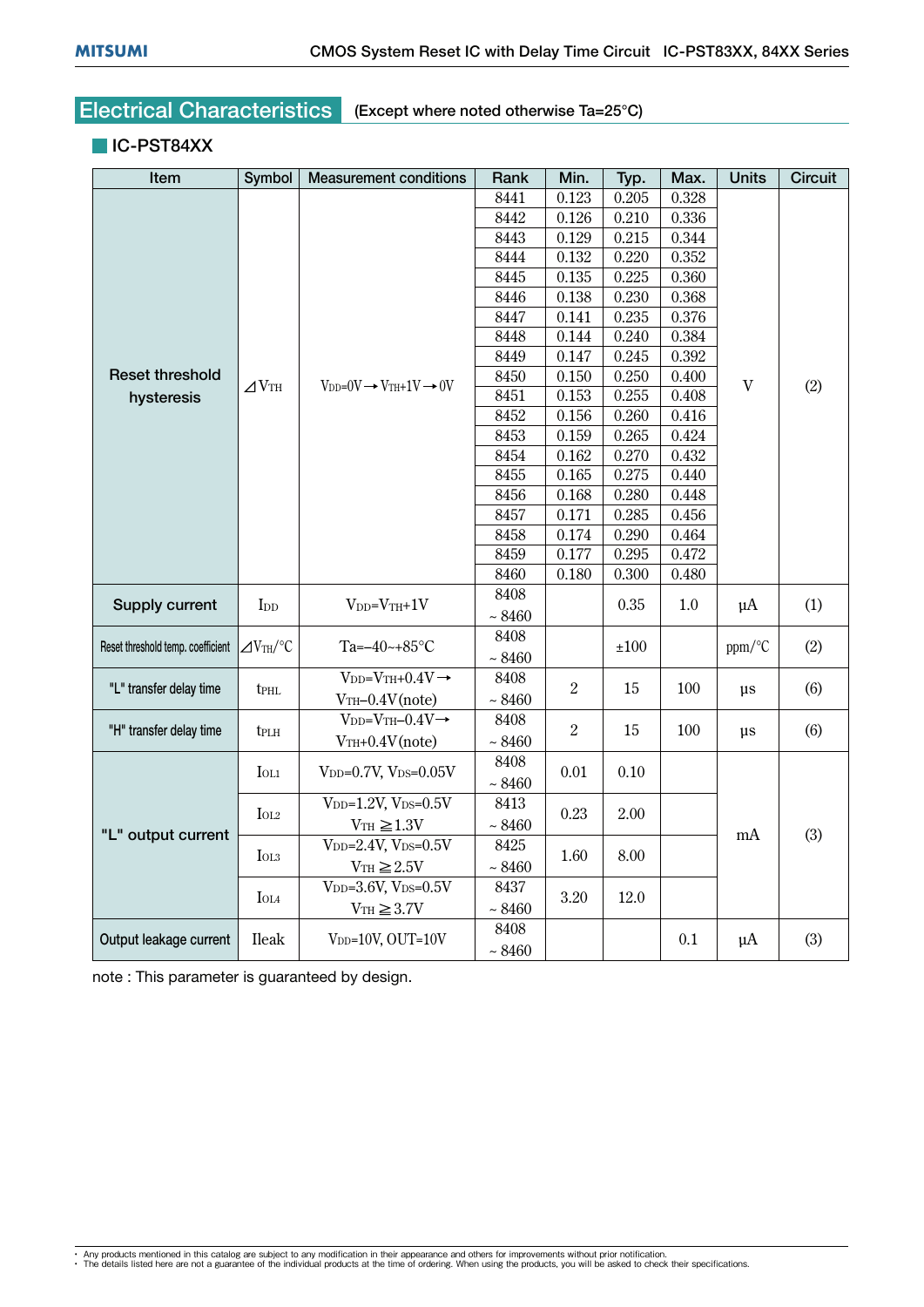#### **IC-PST83XX**

| Item                                  | Symbol      | <b>Test Condition</b>                                 | Rank               | Min. | Typ.       | Max.                                                              | Units         | Circuit |
|---------------------------------------|-------------|-------------------------------------------------------|--------------------|------|------------|-------------------------------------------------------------------|---------------|---------|
| Cd pin resistance                     | $R_{D}$     |                                                       | 8308<br>~1.8360    | 9    | 10         | 11                                                                | $\rm M\Omega$ | (6)     |
| Cd pin threshold<br>voltage           | <b>VTCD</b> | $V_{DD}=V_{TH}\times 1.1V$                            | 8308<br>~1.8360    |      |            | $V_{DD}$ $\times$ 0.3 $V_{DD}$ $\times$ 0.5 $V_{DD}$ $\times$ 0.7 | V             | (5)     |
| Cd pin output<br>current1             | $I_{CD1}$   | $V_{DS}=0.1V$<br>$V_{DD} = 0.7V$                      | 8308<br>~1.8360    | 2.0  | 30.0       |                                                                   | $\mu$ A       | (6)     |
|                                       |             | $V_{DS}=0.5V$                                         | 8308<br>$~10^{-8}$ | 10   | 100        |                                                                   |               |         |
| Cd pin output<br>current <sub>2</sub> | $I_{CD2}$   | $V_{DD}=0.8V$ (Rank08~10)<br>$V_{DD}=1.0V(Rank11-15)$ | 8311<br>~3315      | 50   | <b>200</b> |                                                                   | μA            | (6)     |
|                                       |             | $V_{DD} = 1.5V(Rank16-60)$                            | 8316<br>~1.8360    | 200  | 800        |                                                                   |               |         |

#### **IC-PST84XX**

| Item                                  | Symbol                      | <b>Test Condition</b>                                 | Rank                 | Min. | Typ.       | Max.                                                              | Units     | Circuit |
|---------------------------------------|-----------------------------|-------------------------------------------------------|----------------------|------|------------|-------------------------------------------------------------------|-----------|---------|
| Cd pin resistance                     | $R_{D}$                     |                                                       | 8408<br>~1.8460      | 9    | 10         | 11                                                                | $M\Omega$ | (5)     |
| Cd pin threshold<br>voltage           | <b>VTCD</b>                 | $V_{DD}=V_{TH}\times 1.1V$                            | 8408<br>~1.8460      |      |            | $V_{DD}$ $\times$ 0.3 $V_{DD}$ $\times$ 0.5 $V_{DD}$ $\times$ 0.7 | V         | (4)     |
| Cd pin output<br>current1             | $I_{CD}1$                   | $V_{DS}=0.1V$<br>$V_{DD} = 0.7V$                      | 8408<br>$~\sim 8460$ | 2.0  | 30.0       |                                                                   | $\mu$ A   | (5)     |
|                                       |                             | $V_{DS}=0.5V$                                         | 8408<br>$~\sim 8410$ | 10   | 100        |                                                                   |           |         |
| Cd pin output<br>current <sub>2</sub> | $\rm ICD2$                  | $V_{DD}=0.8V$ (Rank08~10)<br>$V_{DD}=1.0V(Rank11-15)$ | 8411<br>~1.8415      | 50   | <b>200</b> |                                                                   | $\mu$ A   | (5)     |
|                                       | $V_{DD} = 1.5V (Rank16-60)$ | 8416<br>$~\sim 8460$                                  | 200                  | 800  |            |                                                                   |           |         |

note : This device is tested at Ta=25°C, over temperature limits guaranteed by desigh only.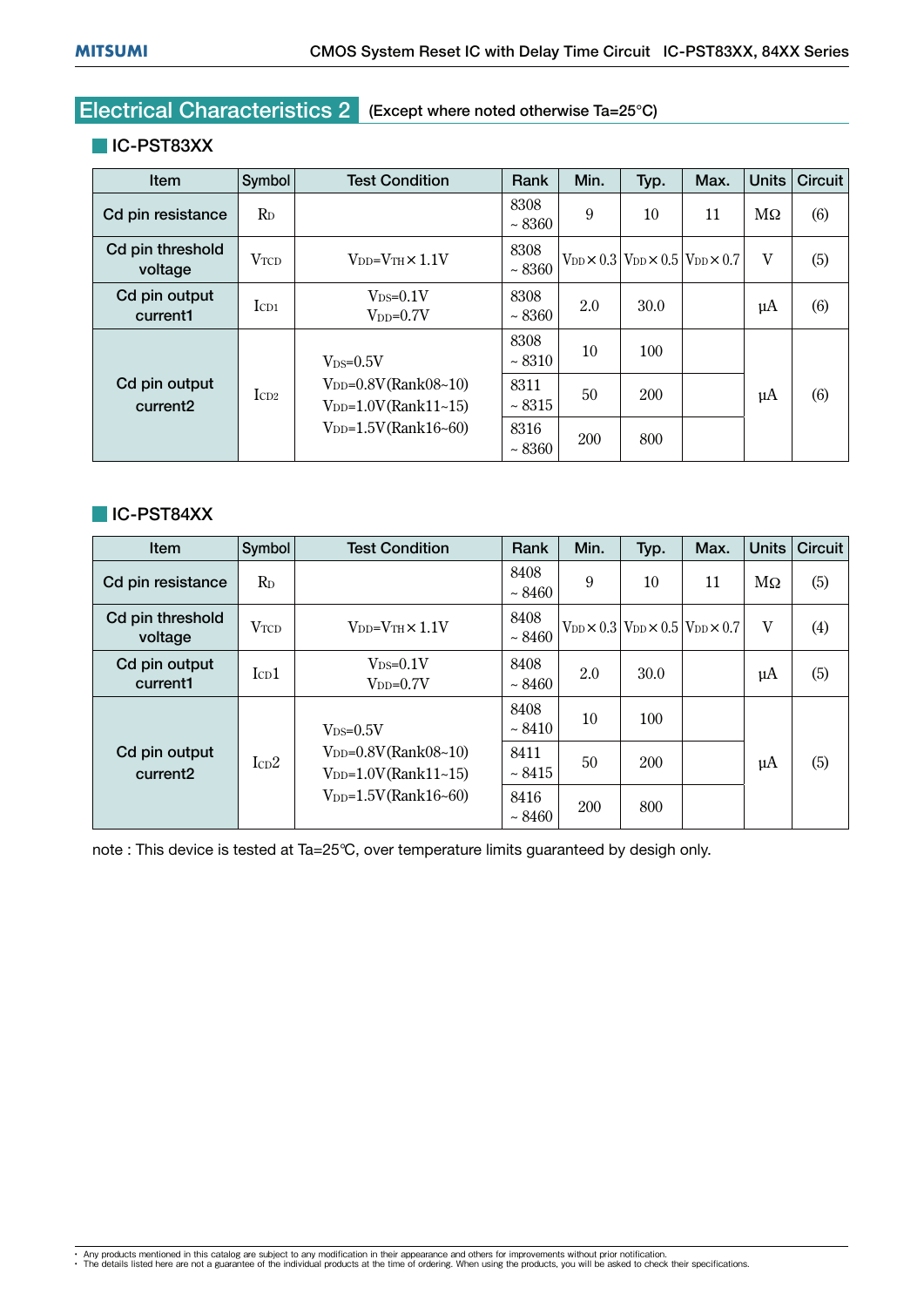### **Measuring Circuit**

 $\blacksquare$  IC-PST83XX  $*$   $\lozenge$  in the circuit diagram is pin number for the SSON-4 package.





(3)











(6)

(2)

(4)



(7)



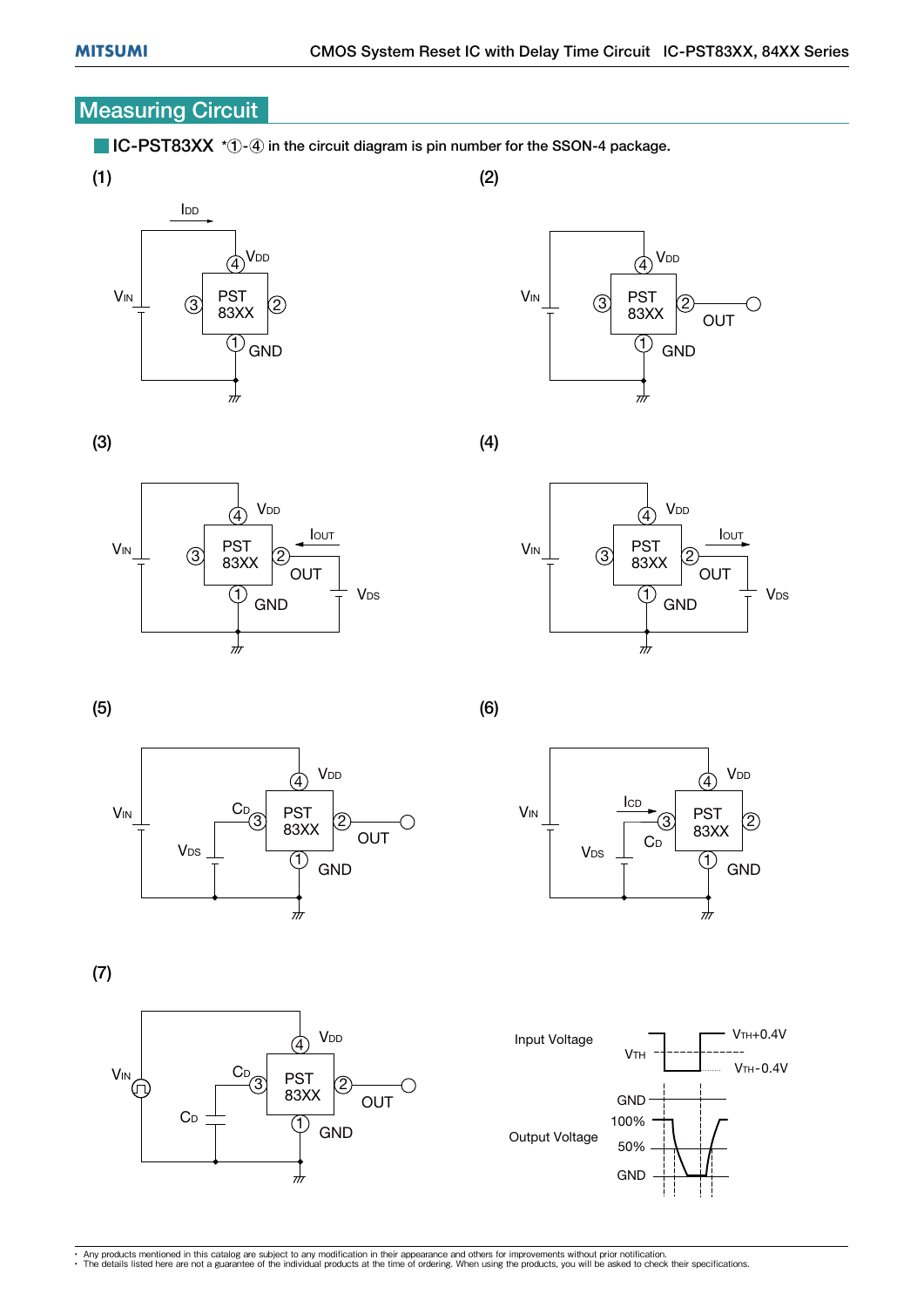$\blacksquare$  IC-PST84XX  $*$   $\lozenge$  in the circuit diagram is pin number for the SSON-4 package.





(4)

(2)



(3)



(5)



(6)



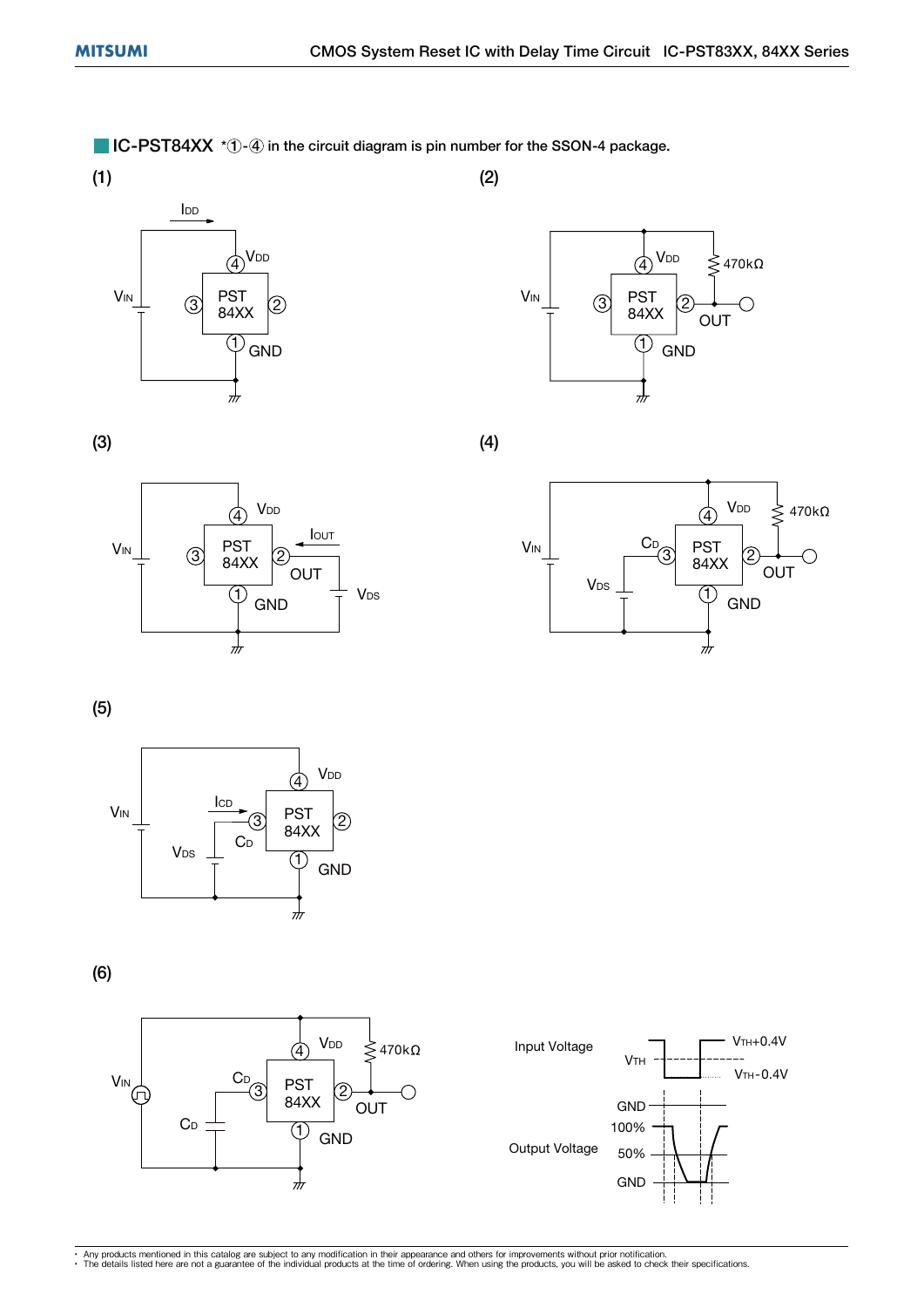## Timing Chart

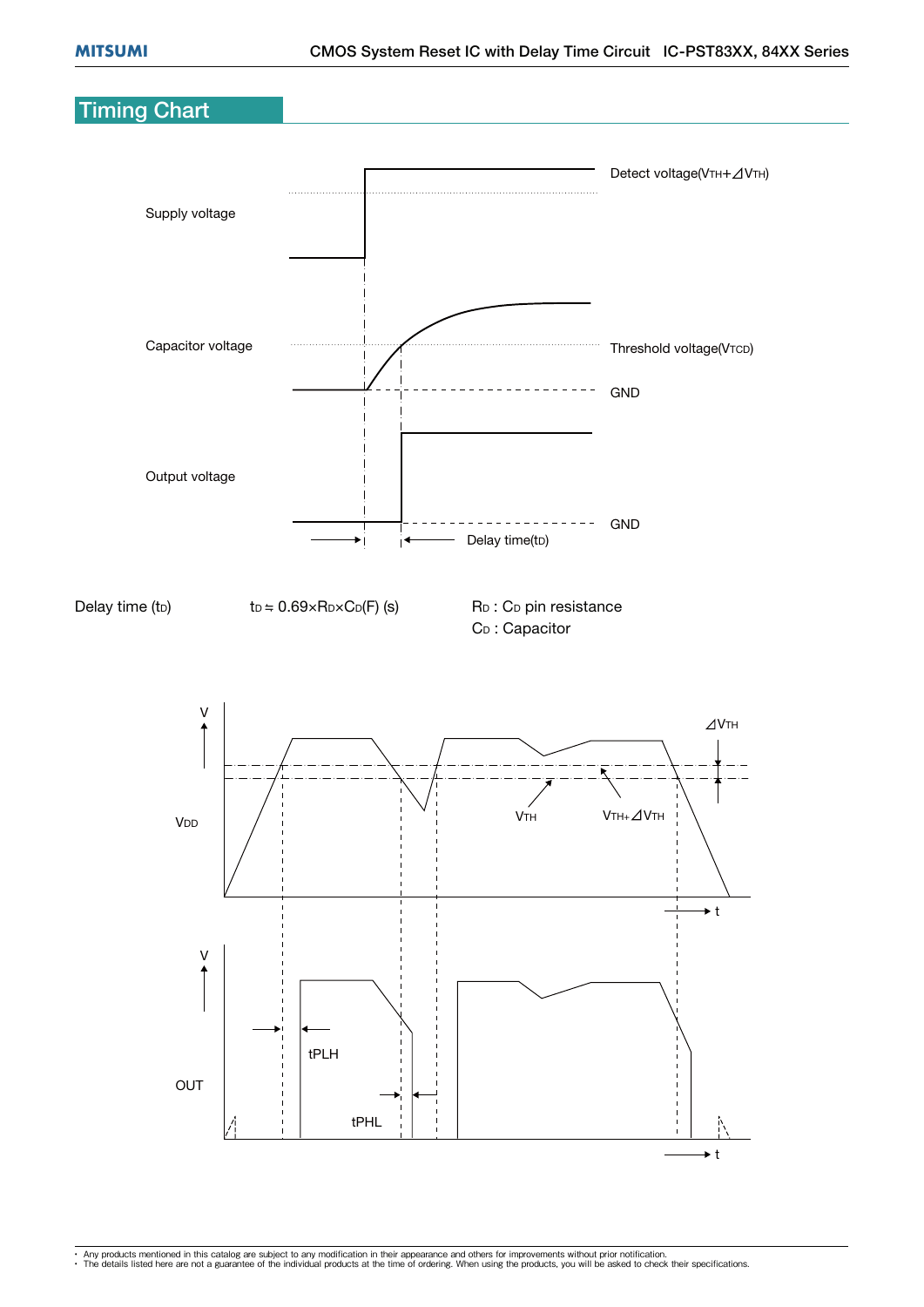## Application Circuits

 $\blacksquare$  IC-PST83XX  $*$   $\lozenge$  in the circuit diagram is pin number for the SSON-4 package.

![](_page_16_Figure_4.jpeg)

 $\blacksquare$  IC-PST84XX  $*$   $\lozenge$  in the circuit diagram is pin number for the SSON-4 package.

![](_page_16_Figure_6.jpeg)

 $\cdot$  We shall not be liable for any trouble or damage caused by using this circuit.

 $\cdot$  In the event a problem which may affect industrial property or any other rights of us or a third party is encountered during the use of information described in these circuit, Mitsumi Electric Co., Ltd. shall not be liable for any such problem, nor grant a license therefore.

![](_page_16_Figure_9.jpeg)

- $\cdot$  Please note that there is any possibility of circuit oscillation when resistance put in the line V<sub>IN</sub>.
- $\cdot$  Please do not put resistance for IC-PST83XX.
- $\cdot$  Recommend 15k $\Omega$  or less for IC-PST84XX.

<sup>•</sup> Any products mentioned in this catalog are subject to any modification in their appearance and others for improvements without prior notification.<br>• The details listed here are not a guarantee of the individual products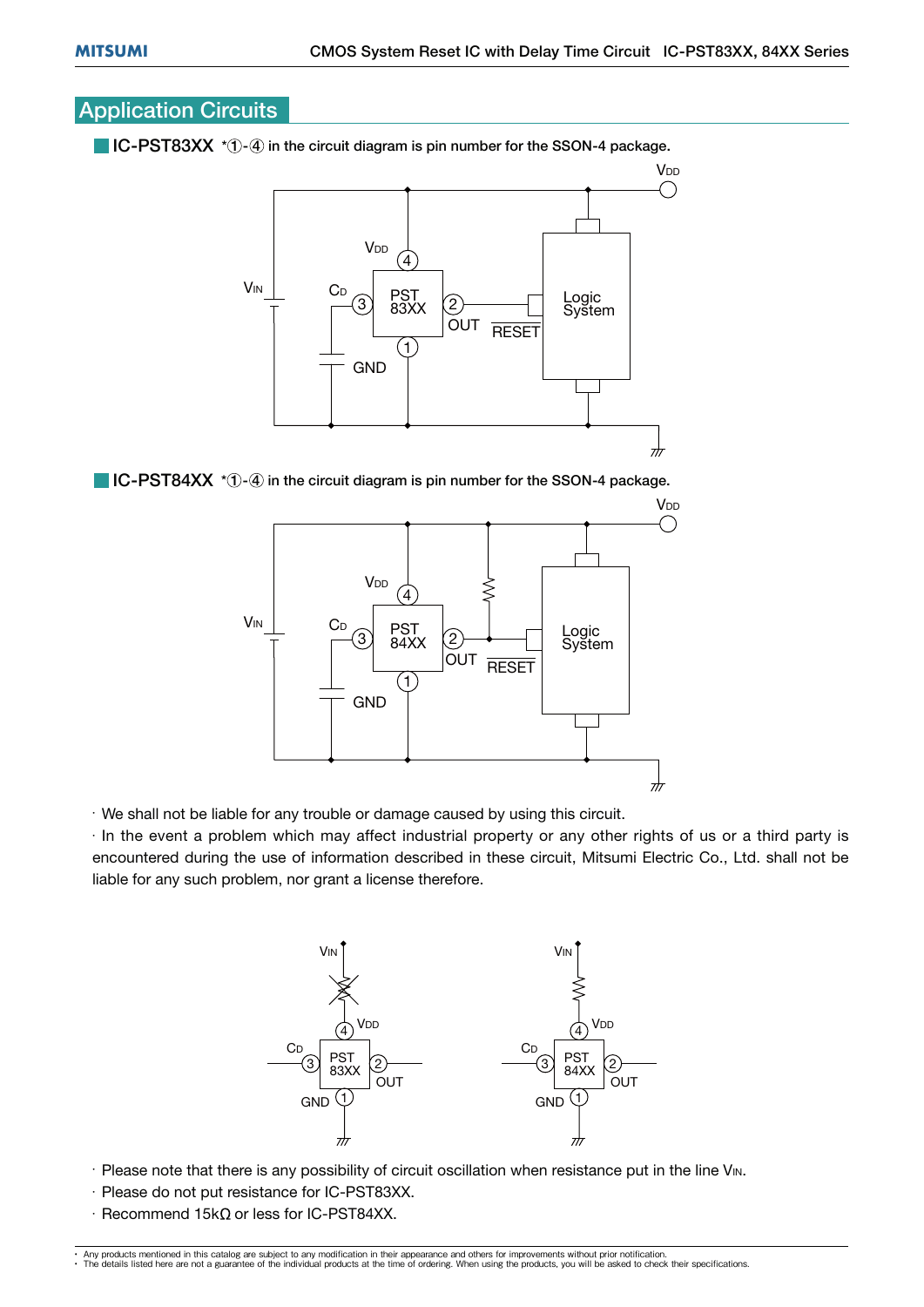## **Characteristics** (Typical Performance Characteristics 2.9V)

![](_page_17_Figure_3.jpeg)

note : these are typical characteristics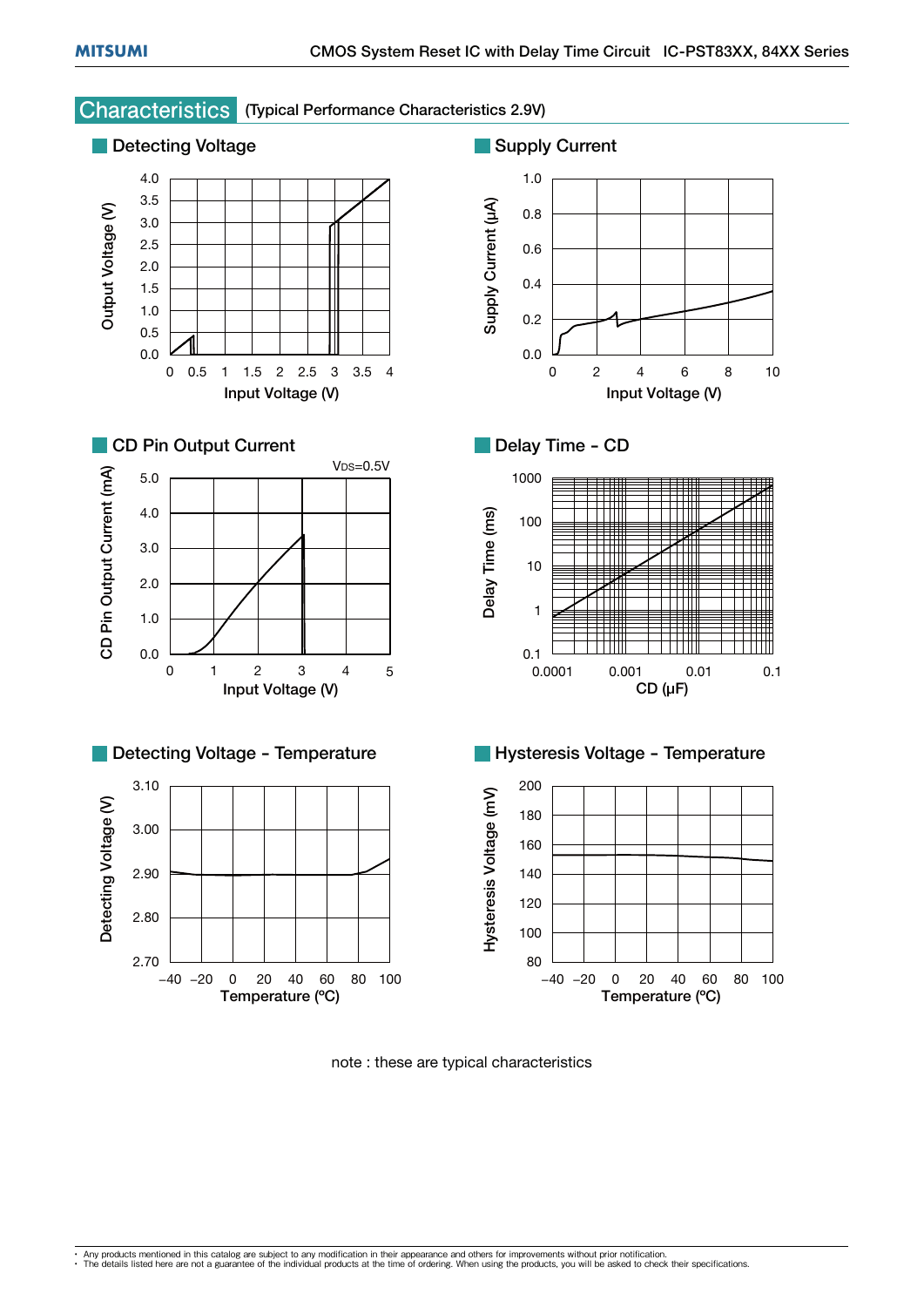![](_page_18_Figure_2.jpeg)

note : these are typical characteristics